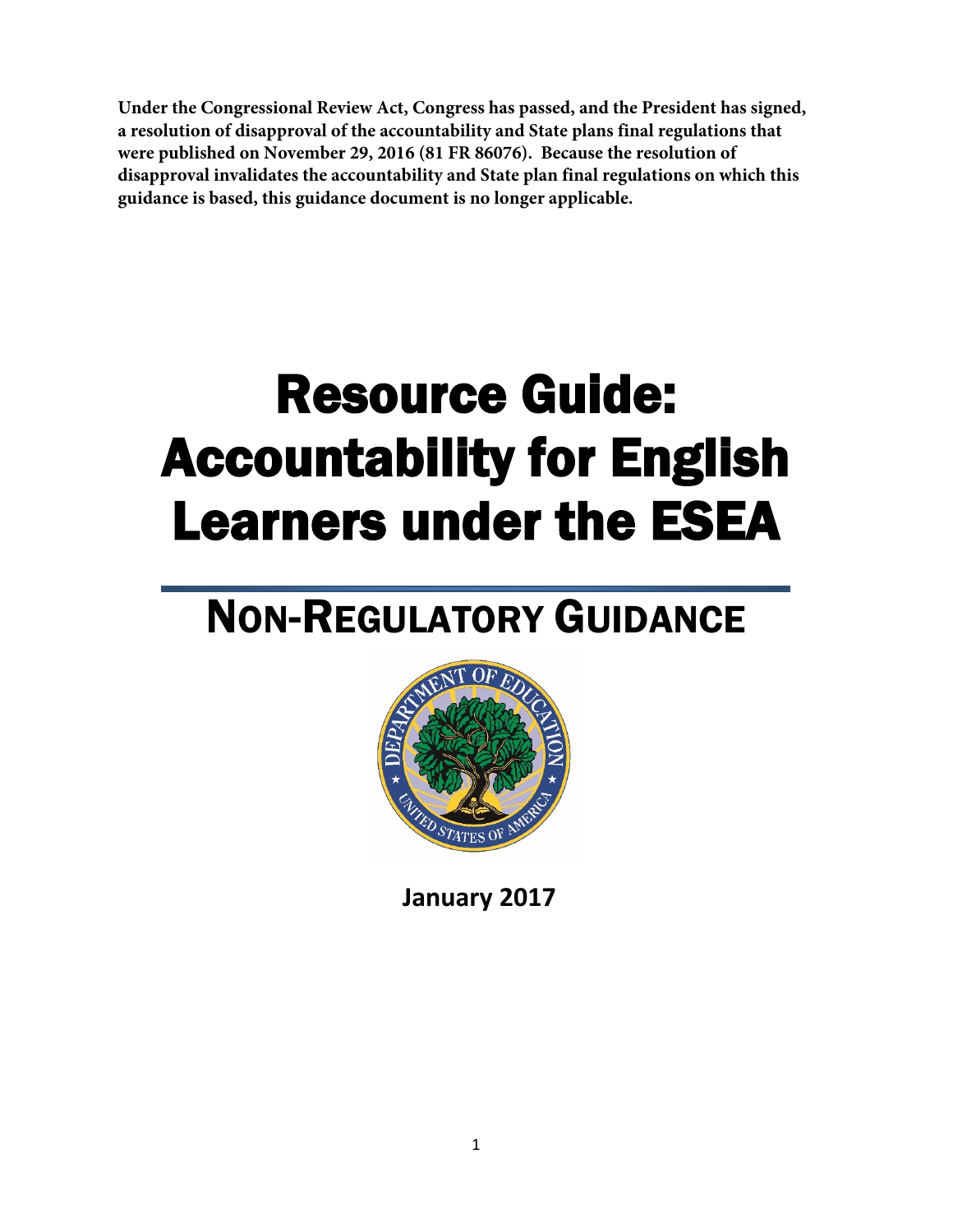#### **Purpose of this Guidance**

The U.S. Department of Education (Department) has determined that this guidance is significant guidance under the Office of Management and Budget's Final Bulletin for Agency Good Guidance Practices, 72 Fed. Reg. 3432 (Jan. 25, 2007). See

[www.whitehouse.gov/sites/default/files/omb/memoranda/fy2007/m07-07.pdf.](http://www.whitehouse.gov/sites/default/files/omb/memoranda/fy2007/m07-07.pdf) Significant guidance is non-binding and does not create or impose new legal requirements. The Department is issuing this guidance to provide States and local educational agencies (LEAs) and other stakeholders with information to assist them in meeting their obligations under the Elementary and Secondary Education Act of 1965 (ESEA), as amended by the Every Student Succeeds Act (ESSA), and implementing regulations (34 C.F.R. §§ 200.13; 200.14; and 200.16) that it enforces. This guidance also provides members of the public with information about their rights under the law and regulations.

If you are interested in commenting on this guidance, please email us your comment at OESEGuidanceDocument@ed.gov or write to us at the following address: U.S. Department of Education, Office of Elementary and Secondary Education, Office of State Support, 400 Maryland Avenue, S.W., Washington, D.C. 20202. For further information about the Department's guidance processes, please visi[t www2.ed.gov/policy/gen/guid/significant-guidance.html.](http://www2.ed.gov/policy/gen/guid/significant-guidance.html)

The Department does not mandate or prescribe practices, models, or other activities in this nonregulatory guidance document. This guidance contains examples of, adaptations of, and links to resources created and maintained by other public and private organizations. This information, informed by research and gathered in part from practitioners, is provided for the reader's convenience and is included here to offer examples of the many resources that educators, parents, advocates, administrators, and other concerned parties may find helpful and use at their discretion. The Department does not control or guarantee the accuracy, relevance, timeliness, or completeness of this outside information. Further, the inclusion of links to items and examples do not reflect their importance, nor are they intended to represent or be an endorsement by the Department of any views expressed, or materials provided.

This guidance is in the public domain. Authorization to reproduce it in whole or in part is granted. While permission to reprint this publication is not necessary, the citation should be: U.S. Department of Education, Office of Elementary and Secondary Education, *Resource Guide: Accountability for English Learners under the ESEA*, Washington, D.C., 2017. This guidance is available on the Department's website at: [http://www2.ed.gov/programs/sfgp/eseatitleiiiresourceaccountelsguide.docx.](http://www2.ed.gov/programs/sfgp/eseatitleiiiresourceaccountelsguide.docx)

#### **Availability of Alternate Formats**

Requests for documents in alternate formats such as Braille or large print should be submitted to the Alternate Format Center by calling 202-260-0852 or by contacting the 504 coordinator via e-mail at [om\\_eeos@ed.gov.](mailto:om_eeos@ed.gov)

#### **Notice to Limited English Proficient Persons**

If you have difficulty understanding English, you may request language assistance services for Department information that is available to the public. These language assistance services are available free of charge. If you need more information about interpretation or translation services, please call 1 800-USA-LEARN (1-800-872-5327) (TTY: 1-800-437-0833); e-mail us at [ed.language.assistance@ed.gov;](mailto:ed.language.assistance@ed.gov) or write to: U.S. Department of Education, Information Resource Center, LBJ Education Building, 400 Maryland Ave. S.W., Washington, DC 20202.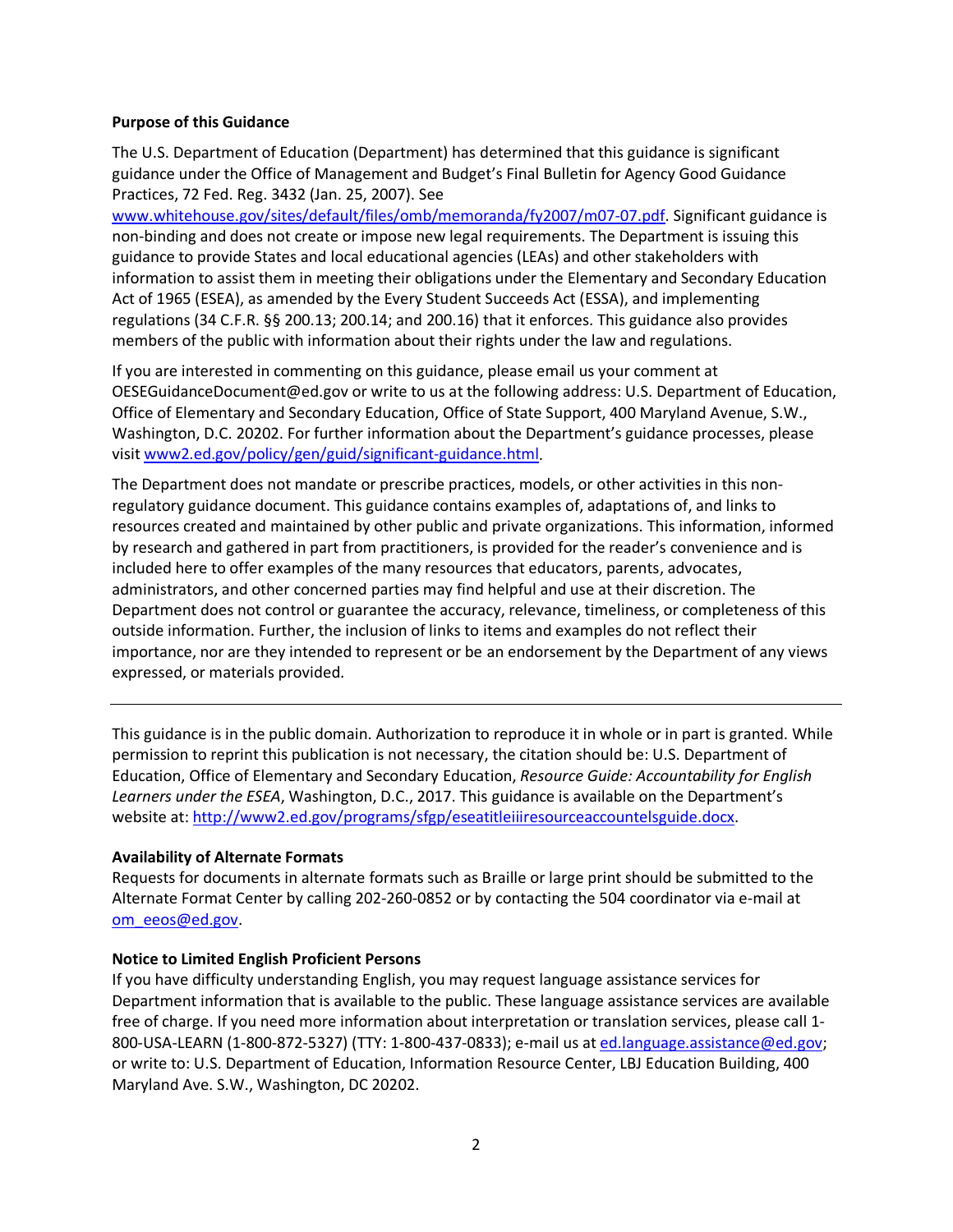### **Table of Contents**

| Establishing Annual Student-Level Targets Based on Applicable Timelines 10                          |
|-----------------------------------------------------------------------------------------------------|
|                                                                                                     |
|                                                                                                     |
|                                                                                                     |
|                                                                                                     |
|                                                                                                     |
|                                                                                                     |
|                                                                                                     |
| Exceptions to Including Assessment Results of Recently Arrived ELs in Accountability Systems  22    |
| State Options for Including Assessment Results of Recently Arrived ELs in Accountability Systems 24 |
|                                                                                                     |
|                                                                                                     |
|                                                                                                     |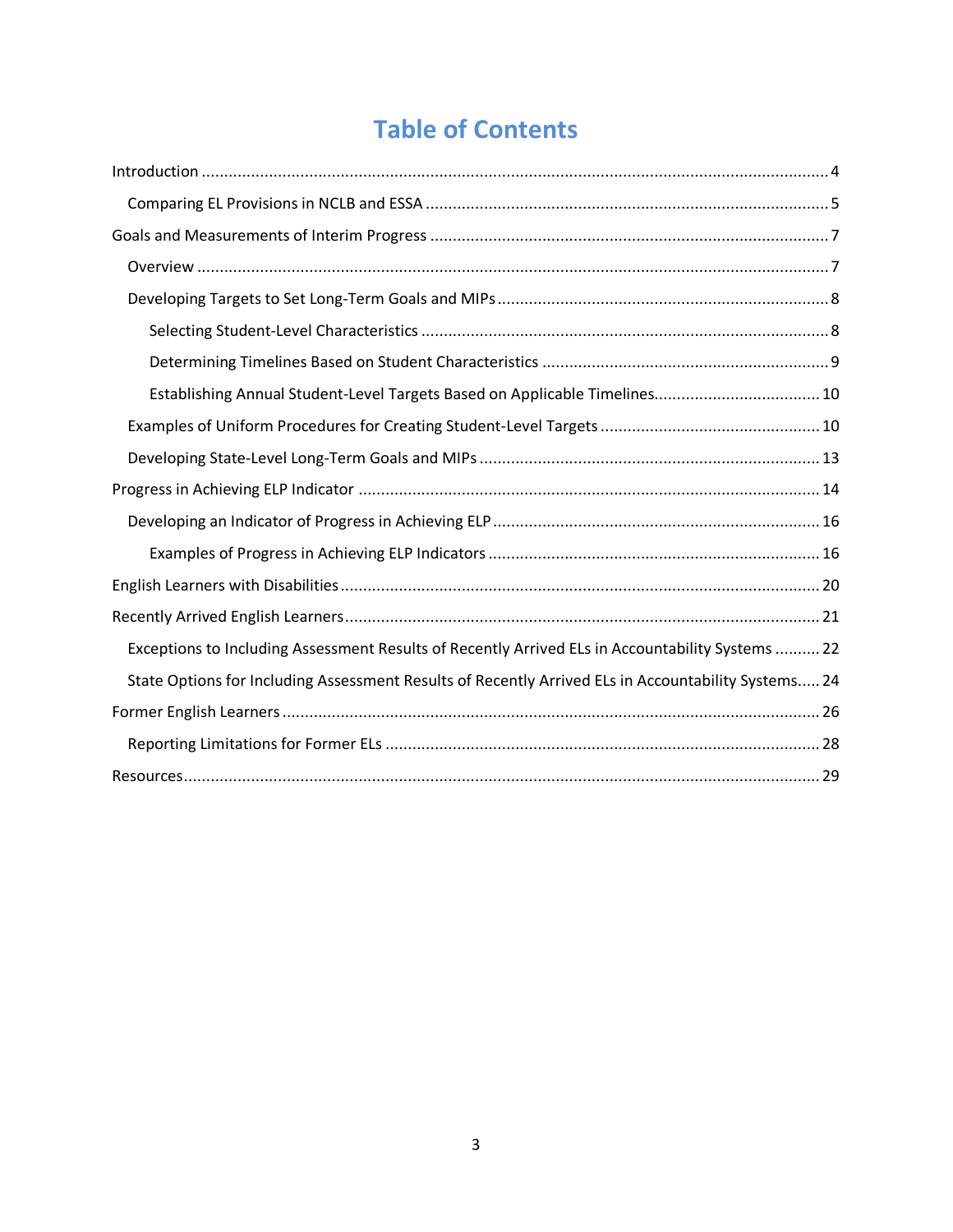#### <span id="page-3-0"></span>**Introduction**

English learners (ELs) are among the fastest-growing populations of students in our nation's public schools. This diverse subgroup of approximately 4.5 million students brings important cultural and linguistic assets to the public education system, but also faces a greater likelihood of lower graduation rates, academic achievement, and college enrollment than their non-EL peers.

The enactment of the Every Student Succeeds Acts (ESSA), which reauthorized the Elementary and Secondary Education Act (ESEA), provides a valuable opportunity for States to reshape their accountability systems to support improved outcomes for ELs. In particular, the ESSA requires States to more fully include ELs in school-level accountability systems under Title I instead of the separate districtlevel accountability systems required under Title III of the previous iteration of the ESEA, amended by the No Child Left Behind Act of 200[1](#page-3-1) (NCLB). While the  $ESEA<sup>1</sup>$  requires that States include the performance of ELs in setting goals for reading/language arts and mathematics in statewide accountability systems (as did the ESEA, as amended by NCLB), the statute and regulations now also require that States include goals in their accountability systems related to EL progress in attaining English language proficiency (ELP), based on the State's ELP assessment (ESEA section 1111(c)(4)(A)(ii); 34 C.F.R. § 200.13(c)). Moreover, the ESEA and its regulations also allow States flexibility in establishing goals and targets for the progress and performance of ELs toward attaining ELP over time that take into account the diverse characteristics of their EL students. The ESEA now also requires each State to include an indicator for progress in attaining ELP in its statewide accountability systems (ESEA section 1111(c)(4)(B)(iv); 34 C.F.R. 200.14(b)(4)).

Additionally, new reporting requirements under Title III of the ESEA will improve transparency on academic outcomes for ELs. States will now be required to report disaggregated data on ELs with disabilities, the academic achievement of former ELs, and the number of ELs who have been receiving services for five or more years and have not yet attained ELP (*i.e.*, long-term ELs) (ESEA section 3121). For a summary of these significant differences between NCLB and ESSA, refer to the table on the following page.

This guidance focuses on the inclusion of ELs in the statewide accountability system under the ESEA and accompanies the final regulations on accountability and data reporting under Title I and State plans, including consolidated State plans,<sup>[2](#page-3-2)</sup> and the Frequently Asked Questions related to these regulations.<sup>[3](#page-3-3)</sup> The Department encourages State educational agencies (SEAs) and LEAs to read this guidance in conjunction with those documents. This guidance begins with topics related to the inclusion of progress in attaining ELP within statewide accountability systems (namely, the establishment of State long-term goals and measurements of interim progress (MIPs) and the Progress in Achieving ELP indicator), and then addresses the inclusion of particular sub-populations within the EL subgroup (EL students with particular disabilities, recently arrived ELs, and former ELs) in the accountability system.

<span id="page-3-1"></span> $1$  Unless otherwise stated, all references to ESEA in this document are to the ESEA, as amended by the ESSA.

<span id="page-3-2"></span> $2$  To support States, LEAs, and schools in their implementation of the ESEA, on November 29, 2016, the Department issue[d Final Regulations](https://www.federalregister.gov/documents/2016/11/29/2016-27985/elementary-and-secondary-education-act-of-1965-as-amended-by-the-every-student-succeeds) regarding the requirements for accountability systems and interventions under section 1111 of the ESEA (81 FR 86076, 86076-86248).<br><sup>3</sup> See "[Accountability Under Title I, Part A of the ESEA: Frequently Asked Questions](http://www2.ed.gov/programs/titleiparta/eseatitleiaccountabilityfaqs.docx)."

<span id="page-3-3"></span>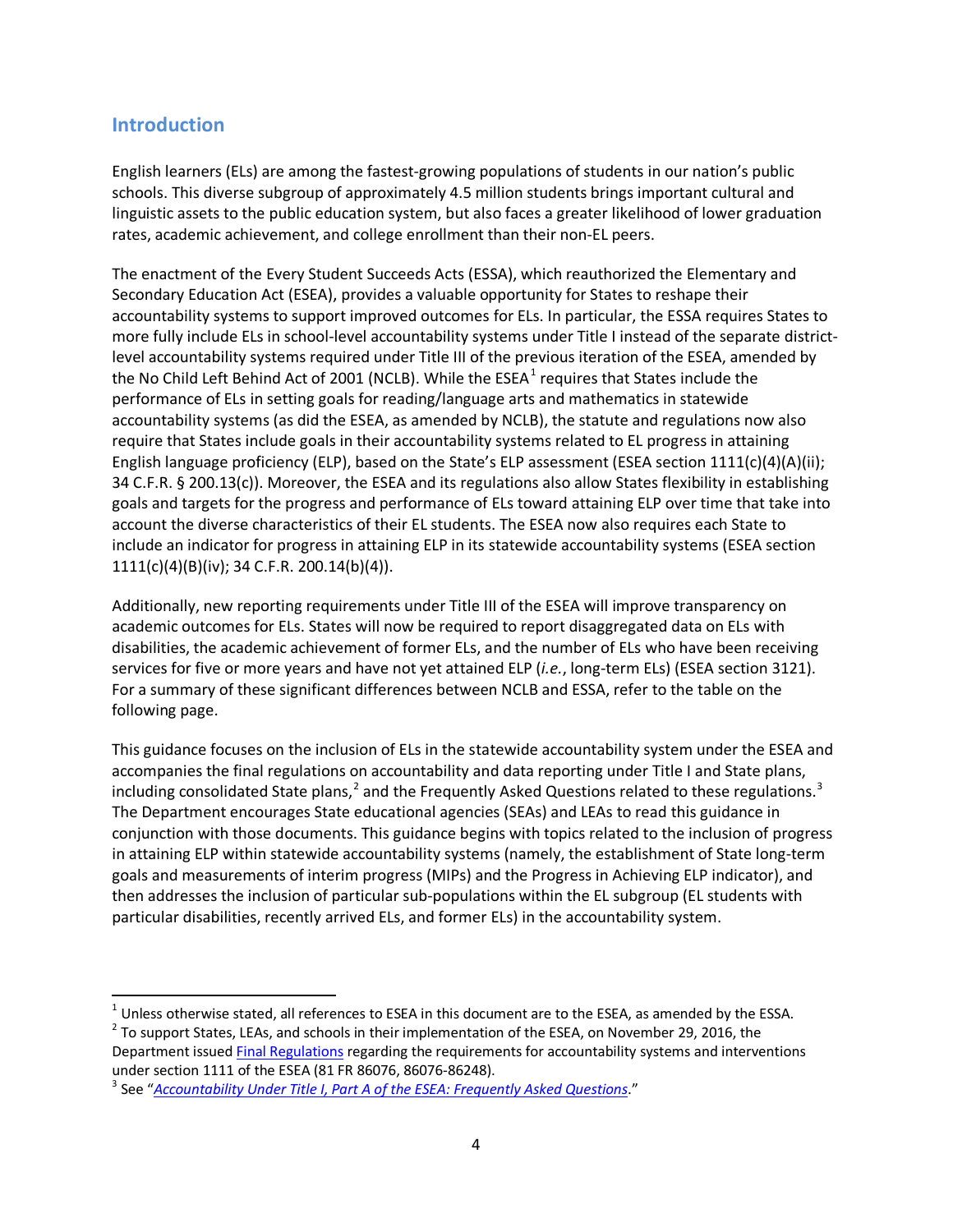This guidance is intended to assist States in developing robust, multi-measure statewide accountability systems that meaningfully include all ELs while recognizing the diversity within the EL population and meeting all applicable statutory and regulatory requirements. It also provides clarifying information and examples. For additional guidance on Title I and Title III EL requirements, see "*[English Learners and](http://www2.ed.gov/policy/elsec/leg/essa/essatitleiiiguidenglishlearners92016.pdf) Title [III of the Elementary and Secondary Education Act \(ESEA\), as amended by the Every Student Succeeds Act](http://www2.ed.gov/policy/elsec/leg/essa/essatitleiiiguidenglishlearners92016.pdf)  [\(ESSA\)](http://www2.ed.gov/policy/elsec/leg/essa/essatitleiiiguidenglishlearners92016.pdf)*."

| <b>Topic</b>                                                                                    | <b>ESEA, as amended by the</b><br><b>NCLB, and previous</b><br>regulations                                                                                                                                                                                                                                                                              | ESEA, as amended by the ESSA, and new<br>regulations                                                                                                                                                                                                                                                                                                                                                                                                                                                                                                                                                    |
|-------------------------------------------------------------------------------------------------|---------------------------------------------------------------------------------------------------------------------------------------------------------------------------------------------------------------------------------------------------------------------------------------------------------------------------------------------------------|---------------------------------------------------------------------------------------------------------------------------------------------------------------------------------------------------------------------------------------------------------------------------------------------------------------------------------------------------------------------------------------------------------------------------------------------------------------------------------------------------------------------------------------------------------------------------------------------------------|
| <b>Accountability for ELs</b>                                                                   | A separate district-level<br>accountability system<br>under Title III for English<br>language progress and<br>proficiency, in addition to<br>inclusion of ELs as a<br>subgroup for measuring<br>student achievement on<br>the content assessments in<br>the State accountability<br>system under Title I (ESEA,<br>as amended by NCLB,<br>section 3122) | States fully incorporate ELs into general<br>requirements for school-level accountability<br>under Title I. Each State must establish a multi-<br>measure accountability system that includes five<br>indicators for all schools, except as noted for<br>particular grade spans:<br>(1) Academic Achievement;<br>(2) Academic Progress (elementary and middle<br>schools);<br>(3) Graduation Rate (high schools);<br>(4) Progress in Achieving ELP; and<br>(5) At least one School Quality or Student<br>Success indicator (ESEA, as amended by ESSA,<br>section 1111(c)(4)(B); 34 C.F.R. § 200.14(b)). |
| Progress towards<br>attaining ELP on the<br>ELP assessment                                      | <b>Annual Measurable</b><br><b>Achievement Objective</b><br>(AMAO) 1 (ESEA, as<br>amended by NCLB, section<br>3122(a)(3)(A)(i))                                                                                                                                                                                                                         | States must include long-term goals and<br>measurements of interim progress related to<br>ELP progress and a Progress in Achieving ELP<br>indicator (based on the State's ELP assessment)<br>in their accountability systems (ESEA, as<br>amended by ESSA, sections 1111(c)(4)(A)(ii) and<br>1111(c)(4)(B)(iv); 34 C.F.R. §§ 200.13(c) and<br>$200.14(b)(4)$ ).                                                                                                                                                                                                                                         |
| Attainment of ELP on<br>the ELP assessment                                                      | AMAO 2 (ESEA, as<br>amended by NCLB, section<br>3122(a)(3)(A)(ii))                                                                                                                                                                                                                                                                                      | States may also include a measure of student<br>attainment of ELP in the indicator (34 C.F.R. §<br>$200.14(b)(4)(iii)$ ).                                                                                                                                                                                                                                                                                                                                                                                                                                                                               |
| Performance of the EL<br>subgroup on<br>reading/language arts<br>and mathematics<br>assessments | AMAO 3 and inclusion in<br>Title I as a subgroup (ESEA,<br>as amended by NCLB,<br>section 3122(a)(3)(A)(iii))                                                                                                                                                                                                                                           | States must set long-term goals and<br>measurements of interim progress, and measure<br>the Academic Achievement indicator, for the EL<br>subgroup for reading/language arts and<br>mathematics in State accountability systems<br>(ESEA, as amended by ESSA, sections<br>1111(c)(4)(A)(i) and 1111(c)(4)(B); 34 C.F.R. §§<br>200.13(a)(1)(i) and 200.14(b)(1)(i)(B)).                                                                                                                                                                                                                                  |
| Uniform procedures<br>for setting goals and                                                     | States permitted to<br>consider only time in                                                                                                                                                                                                                                                                                                            | States must take into account a student's initial<br>ELP level and may take into account one or                                                                                                                                                                                                                                                                                                                                                                                                                                                                                                         |

#### <span id="page-4-0"></span>**Comparing EL Provisions in NCLB and ESSA**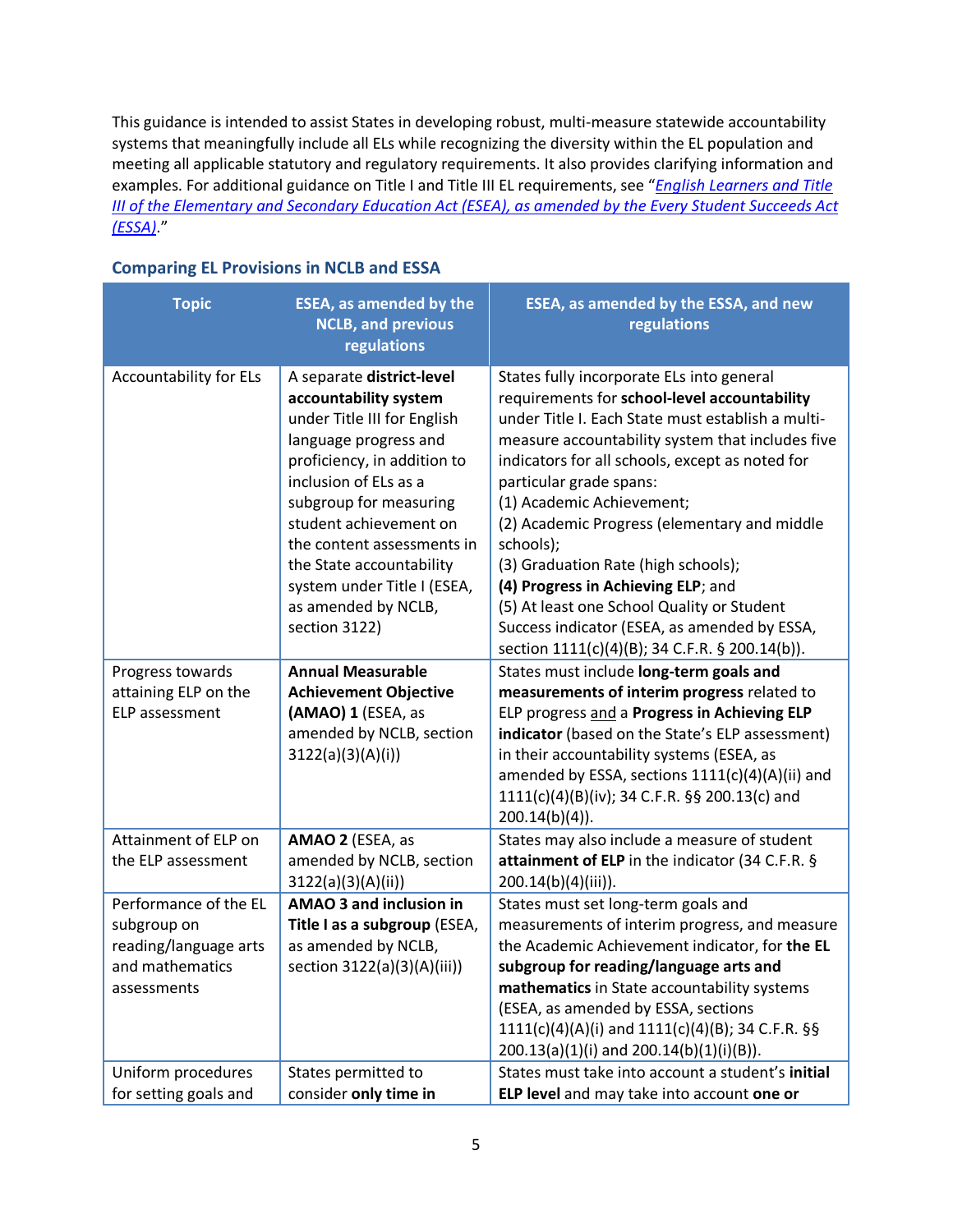| <b>Topic</b>                                                                                                 | <b>ESEA, as amended by the</b><br><b>NCLB, and previous</b><br>regulations                                                                                                                                                                                                                                                                               | ESEA, as amended by the ESSA, and new<br>regulations                                                                                                                                                                                                                                                                                                                                                                                                                                 |
|--------------------------------------------------------------------------------------------------------------|----------------------------------------------------------------------------------------------------------------------------------------------------------------------------------------------------------------------------------------------------------------------------------------------------------------------------------------------------------|--------------------------------------------------------------------------------------------------------------------------------------------------------------------------------------------------------------------------------------------------------------------------------------------------------------------------------------------------------------------------------------------------------------------------------------------------------------------------------------|
| targets for progress of<br><b>ELs toward ELP</b>                                                             | language instruction<br>educational programs<br>(LIEPs) (ESEA, as amended<br>by NCLB, section<br>3122(a)(2)(A))                                                                                                                                                                                                                                          | more of the following student characteristics:<br>Time in LIEPs;<br>$\bullet$<br>Grade level;<br>$\bullet$<br>Age;<br>$\bullet$<br>Native language proficiency level; and<br>$\bullet$<br>Limited or interrupted formal education, if<br>$\bullet$<br>any (34 C.F.R. § 200.13(c)(2)(i)).                                                                                                                                                                                             |
| Inclusion in<br>accountability system<br>of ELs with a disability<br>precluding assessment<br>in all domains | ESEA, as amended by NCLB,<br>and regulations were silent<br>on this issue                                                                                                                                                                                                                                                                                | States must include all ELs in the Progress in<br>Achieving ELP indicator, including the<br>performance of an EL with a disability that<br>precludes assessment in one or more domains<br>on the ELP assessment (such that there are no<br>appropriate accommodations for the affected<br>domain(s)), based on the remaining domains (34<br>C.F.R. $\S$ 200.16(c)(2)).                                                                                                               |
| <b>Inclusion of former ELs</b>                                                                               | States permitted to include<br>former ELs in the EL<br>subgroup for purposes of<br>calculating adequate yearly<br>progress (AYP) for up to<br>two years (previous 34<br>C.F.R. $\S$ 200.20(f)(2))                                                                                                                                                        | States may include the reading/language arts<br>and mathematics assessment results for former<br>ELs in the EL subgroup for up to four years when<br>calculating performance on indicators that use<br>results from those assessments, as long as the<br>State does so in a uniform manner (i.e., includes<br>all former ELs for the same State-determined<br>length of time) (ESEA, as amended by ESSA,<br>section 1111(b)(3)(B); 34 C.F.R. § 200.16(c)(1)).                        |
| Inclusion of recently<br>arrived ELs                                                                         | States permitted to exclude<br>a recently arrived EL from<br>one administration of the<br>reading/language arts<br>assessment, and exclude<br>scores of recently arrived<br>ELs in their first year in<br>U.S. schools on<br>reading/language arts and<br>mathematics assessments<br>from accountability results<br>(previous 34 C.F.R. §<br>200.6(b)(4) | States permitted to exclude a recently arrived EL<br>from one administration of the reading/language<br>arts assessment, with additional options for how<br>a State can ensure the meaningful inclusion of<br>recently arrived ELs in their accountability<br>systems, such as by including measures of<br>achievement or growth in students' second<br>year in U.S. schools on the assessments (ESEA,<br>as amended by ESSA, section 1111(b)(3)(A); 34<br>C.F.R. $\S$ 200.16(c)(3)) |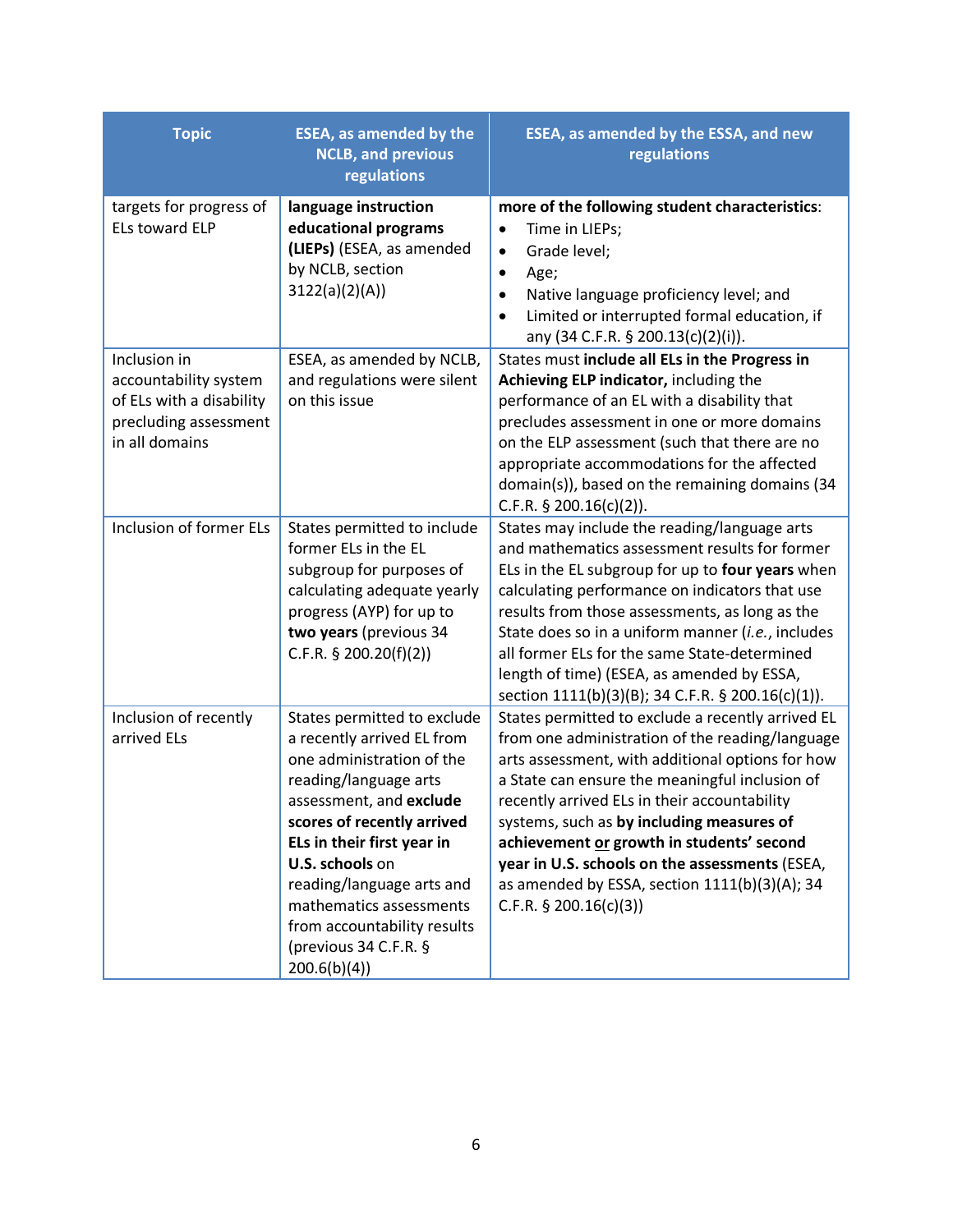#### <span id="page-6-0"></span>**Goals and Measurements of Interim Progress**

#### <span id="page-6-1"></span>**Overview**

Each State must establish long-term goals and MIPs for increases in the percentage of ELs making annual progress toward attaining ELP, as measured by the State's ELP assessment (ESEA section  $1111(c)(4)(A)(ii)$ ; 34 C.F.R. § 200.13(c)(1)). The period of time over which the ELP progress goals and MIPs may be set may be the same multi-year length of time used for academic achievement and graduation rate goals and MIPs or a State may use a different timeframe for the ELP progress goals and MIPs.

There are two aspects of developing ELP progress goals – a student-level component and a State-level component. First, with respect to the student-level component, in order to determine if a school has met the State's long-term goal or MIPs for ELP progress for ELs in a given year, a State must develop a uniform procedure for establishing targets for groups of ELs that share certain characteristics, which it will describe in its Title I program or consolidated State plan under ESEA section 1111 and consistent with 34 C.F.R. § 299.17(a). This uniform procedure must be applied consistently to *all* ELs in the State and must be based on research. In developing its uniform procedure, a State will need to complete three steps:

- 1. **Select student-level characteristics that the State will use to distinguish among groups of ELs.** The uniform procedure must take into consideration an EL's initial ELP level at the time of a student's identification as an EL, and may take into consideration one or more of the following student characteristics: time in an LIEP; grade level; age; native language proficiency level; and limited or interrupted formal education, if any.
- 2. **Determine timelines based on the student-level characteristics.** The uniform procedure, based on the student-level characteristics selected by the State, must include applicable timelines, up to a State-determined maximum number of years following identification as an EL, for ELs sharing particular characteristics to achieve ELP.
- 3. **Establish annual "student-level targets"[4](#page-6-2) based on the applicable timelines.** Once the timeline for attaining ELP for a particular group of ELs sharing similar characteristics is determined in step two, the State must then establish targets for each such group of ELs to make annual progress toward attaining ELP within that timeline.

(34 C.F.R. § 200.13(c)(2))

Each of these steps is discussed in more detail below.

In developing its uniform procedure, each State must examine relevant research, which will help ensure that the student-level targets, including the State-determined maximum timeline, are ambitious and appropriate for EL students who share certain characteristics (34 C.F.R. § 200.13(c)(2) and (3)). Please see the resources list at the end of this document for suggestions of research that a State may consult in developing its uniform procedure to determine student-level targets for ELP progress.

<span id="page-6-2"></span> $4$  The term "student-level targets" in this document refers to the targets to make progress toward attaining ELP that a State establishes for groups of EL students that share particular characteristics.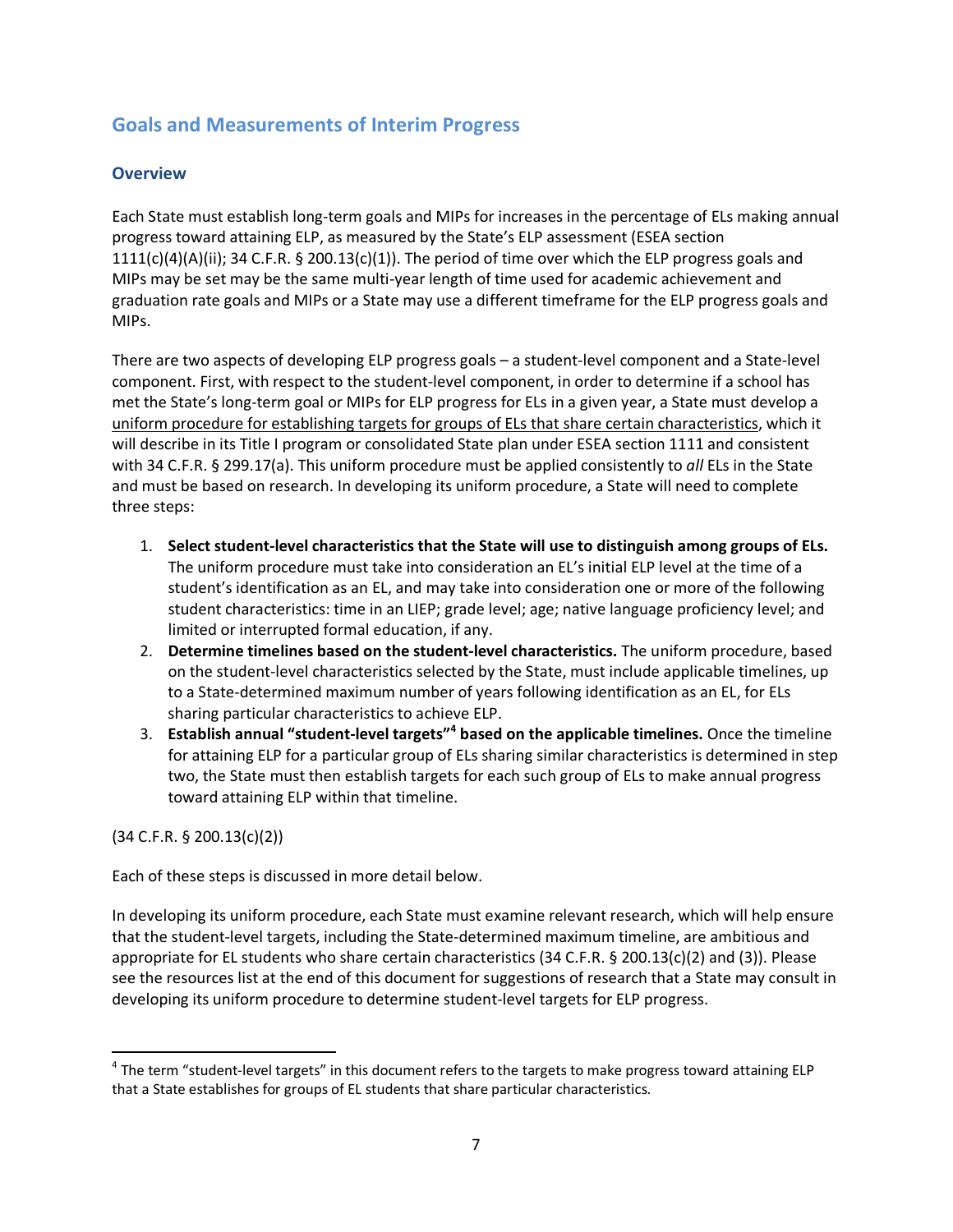The uniform procedure for setting student-level targets for ELP progress helps ensure that the long-term goals and MIPs provide transparent information across the State, impart meaningful objectives for schools, and maintain fair and consistent expectations across schools. Therefore, a State may not set a uniform procedure that simply allows each LEA to establish student-level targets, although a State should consult with LEAs and request their feedback and input during the State's development of longterm ELP progress goals and MIPs and selection of student-level characteristics included in determining timelines and student-level targets. Moreover, the student-level targets established in the uniform procedure must be used only for the purposes of school accountability under Title I; an EL who does not attain ELP within the timeline established under the State's uniform procedure must not be exited from EL services or status prior to attaining ELP (34 C.F.R.  $\S$  200.13(c)(4)). For information on the requirements pertaining to statewide entrance and exit criteria and procedures for ELs, please see ESEA section 3113(b)(2), 34 C.F.R. §§ 299.13(c)(2), and 299.19(b)(4).

Second, the State must set a long-term goal and MIPs for all schools in the State based on the percentage of ELs that will meet their student-level targets each school year (*i.e.,* the State-level component). This is discussed in more detail on page 13.

#### <span id="page-7-0"></span>**Developing Targets to Set Long-Term Goals and MIPs**

#### <span id="page-7-1"></span>*Selecting Student-Level Characteristics*

In developing its uniform procedure for setting its long-term goal and MIPs for progress towards attaining ELP, a State should begin by considering which student-level characteristics it will include when determining the timelines and student-level targets for ELs sharing those characteristics. Each State's uniform procedure must take into account an EL's ELP level at the time of the student's identification as an EL, and may take into account one or more of the following:

- Time in LIEPs;
- Grade level;
- Age;
- Native language proficiency level; and
- Limited or interrupted formal education, if any.

#### (34 C.F.R. § 200.13(c)(2)(i))

These characteristics are described in the diagram on the following page, with further information available in the resources cited at the end of this document.

Note that the characteristics listed below and in 34 CFR §200.13(c)(2)(i) are the *only* characteristics that may be included as part of a State's uniform procedure; a State must not differentiate its student-level targets for ELP progress based on any other characteristic, such as disability status or national origin.

Including multiple characteristics in its uniform procedure will allow a State to create a process for setting student-level targets for ELP progress that results in student-level targets that account for the heterogeneity of the State's EL population. In addition to research, we encourage States to consult with a diverse group of stakeholders to select a group of characteristics and approaches that reflect the States' particular needs and context.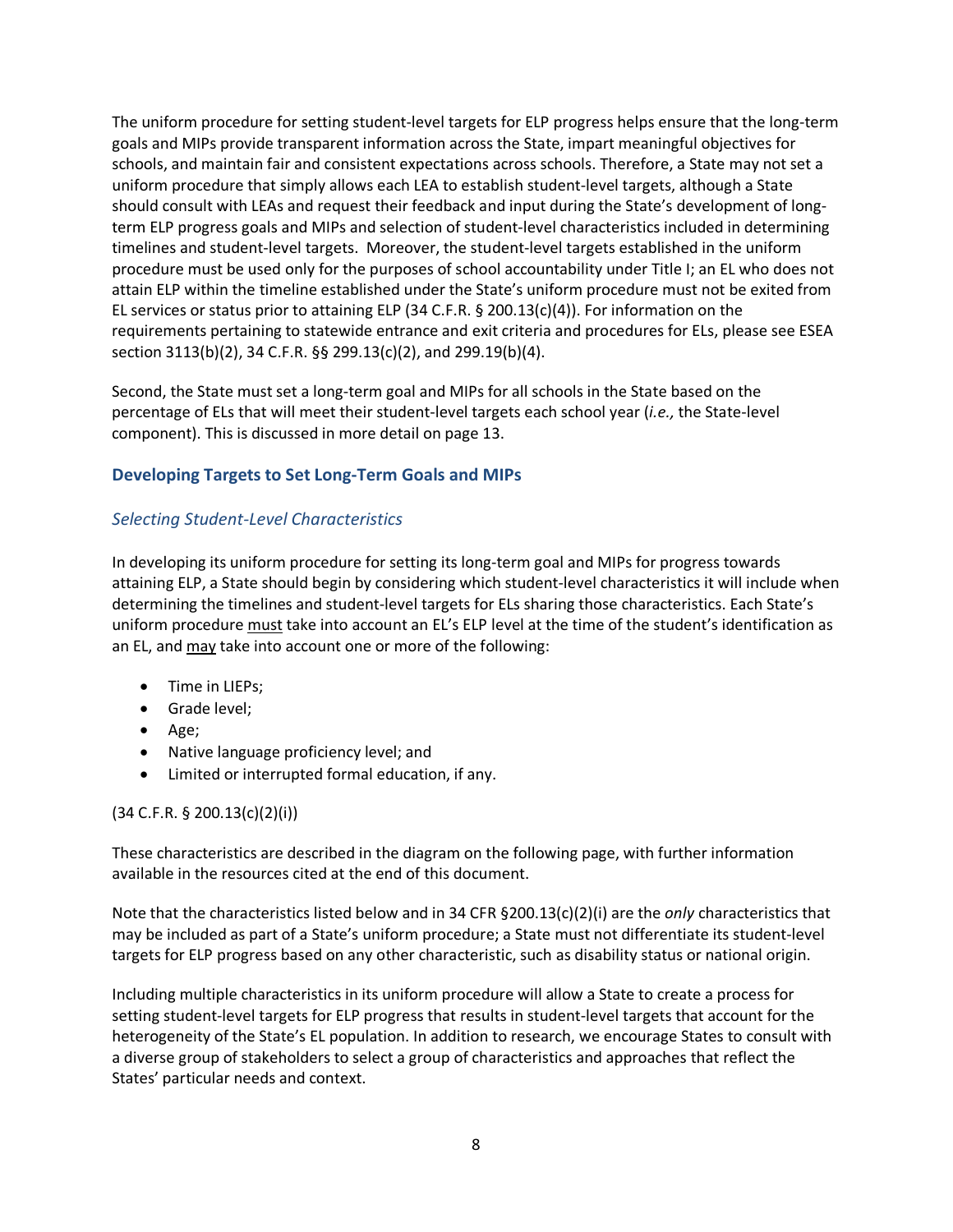#### **Deep Dive: Student-Level Characteristics**

#### **Time in LIEPs:**

The longer an EL has been enrolled in LIEPs, the more likely the student is to attain ELP.

#### **Grade Level:**

ELs may develop and attain ELP more quickly in the earlier grades. We encourage a State to consider either grade level or age, but not both.

#### **Age:**

ELs may develop and attain ELP more quickly at a young age. We encourage a State to consider grade level or age, but not both.

#### **Native Language Proficiency:**

A higher level of native language proficiency may increase the ability of an EL to attain ELP on a faster timeline. When including this factor, States should consider all four domains of language and use results from a valid, reliable assessment of native language proficiency.

#### **Limited or Interrupted Formal Education:**

Limited or interrupted formal education can lead to delays in students' attainment of ELP. In order to use this characteristic, States will need to define students with limited or interrupted formal education (SIFE). For example, a definition of SIFE may include all ELs who enter U.S. schools after grade 2; have at least two fewer years of schooling than peers; function at least two years below expected grade level; and may be preliterate in their native language.

#### <span id="page-8-0"></span>*Determining Timelines Based on Student Characteristics*

A State's uniform procedure must also determine the timeline for an EL to attain ELP after identification as an EL, informed by the student characteristics the State selects and limited by the State-determined maximum timeline (ESEA section 1111(c)(4)(A)(ii); 34 C.F.R. § 200.13(c)(2)(ii)).

However, these requirements do not mean that the State sets the *same* timeline for achieving ELP for each group of ELs. Rather, the applicable timelines for groups of ELs to attain ELP should be differentiated based on the selected student-level characteristics. In this manner, a State must establish a uniform procedure that includes a range of years, within the State-determined maximum length of time, over which ELs are expected to achieve ELP that is grounded in research. Please see the resources included at the end of this guidance for research that a State may consult in developing a uniform procedure, including the State-determined maximum timeline and applicable timelines for ELs sharing certain characteristics.

Moreover, in its State plan, each State must provide a rationale, which may be informed by historical data on ELs attaining ELP, for the overall maximum number of years by which all groups of ELs are expected to attain ELP (34 C.F.R. §§ 200.13(c)(3) and 299.17(a)). For example, a State may determine it is appropriate to set its overall maximum timeline for ELs to attain ELP at five years to align with relevant research<sup>[5](#page-8-1)</sup>, and the Title III reporting requirement on long-term ELs (ESEA section 3121(a)(6)), with timelines for groups of ELs sharing certain characteristics ranging from one to five years.

<span id="page-8-1"></span> <sup>5</sup> For research showing attainment of ELP may take five to seven years, see, *e.g.*, Kenji Hakuta. (2000). How Long Does It Take English Learners to Attain Proficiency? *University of California Linguistic Minority Research Institute*. UC Berkeley: University of California Linguistic Minority Research Institute.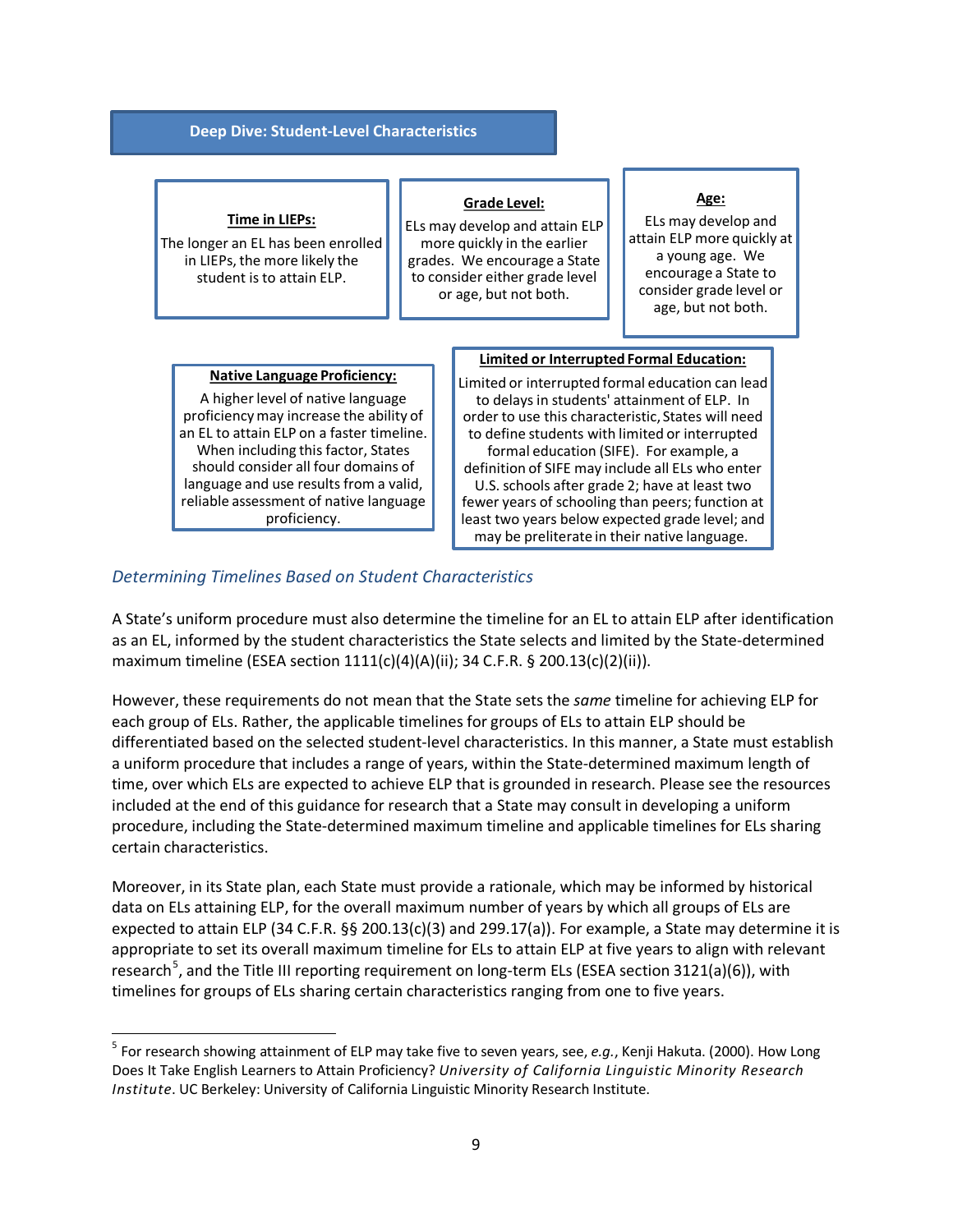#### <span id="page-9-0"></span>*Establishing Annual Student-Level Targets Based on Applicable Timelines*

Once a State has determined the applicable timelines for ELs to attain ELP based on their shared characteristics, a State must then determine the annual progress ELs are expected to make toward achieving ELP within their particular timelines (*i.e.*, the student-level targets) (34 C.F.R. §  $200.13(c)(2)(iii)$ . For example, a State may expect a student to move from one achievement level on the ELP assessment to the next highest level in a single school year, or could expect a certain scale score increase on the State's ELP assessment in each subsequent year, and may set annual targets that reflect those expectations. The amount of annual progress expected may vary based on the group of ELs sharing certain characteristics. For example, those ELs in the earliest grades may be expected to make more progress in a given year than ELs in later grades.

#### <span id="page-9-1"></span>**Examples of Uniform Procedures for Creating Student-Level Targets**

Figures 1 through 3 below show a range of sample frameworks for uniform procedures that a State could use to establish student-level targets for ELs that would inform its ELP long-term goals and MIPs. A State that adopted one of these frameworks would determine, based on research, the appropriate amount of progress to include in the framework for each group of ELs. Each State should utilize its own data and experts in the field (such as any State Technical Advisory Committee that would provide expertise on ELP assessments) to establish student-level targets for ELP progress, set a long-term goal and MIPs, and establish its ELP progress indicator. As noted above, these examples are for illustrative purposes only. A State need not adopt any of these examples.

**Figure 1** provides an example of a framework for a uniform procedure for setting student-level ELP targets that:

- 1. Includes **only initial ELP level** when setting student-level targets; and
- 2. Assumes a **State-determined maximum timeline of six years** for ELs to attain ELP after identification.

| Figure 1. Student-level targets using only initial ELP level |                           |        |                   |        |        |        |  |
|--------------------------------------------------------------|---------------------------|--------|-------------------|--------|--------|--------|--|
| <b>Initial ELP Level</b><br>in Year 1                        | Year 1                    | Year 2 | Year <sub>3</sub> | Year 4 | Year 5 | Year 6 |  |
| <b>Beginning</b>                                             | Student-<br>level target* |        |                   |        |        |        |  |
| <b>Emerging</b>                                              |                           |        |                   |        |        |        |  |
| Intermediate                                                 |                           |        |                   |        |        |        |  |
| High<br>Intermediate                                         |                           |        |                   |        |        |        |  |
| <b>Advanced</b>                                              |                           |        |                   |        |        |        |  |

#### *Example procedure 1: simple uniform procedure for setting student-level targets for ELP progress.*

*\** Each cell should include the student-level target, *i.e.*, the amount of progress expected for that group of ELs (for example, the expected scale score on the ELP assessment) until the year in which the group of ELs is expected to attain ELP. States would fill in chart based on research on the amount of progress expected for each group of ELs to achieve ELP.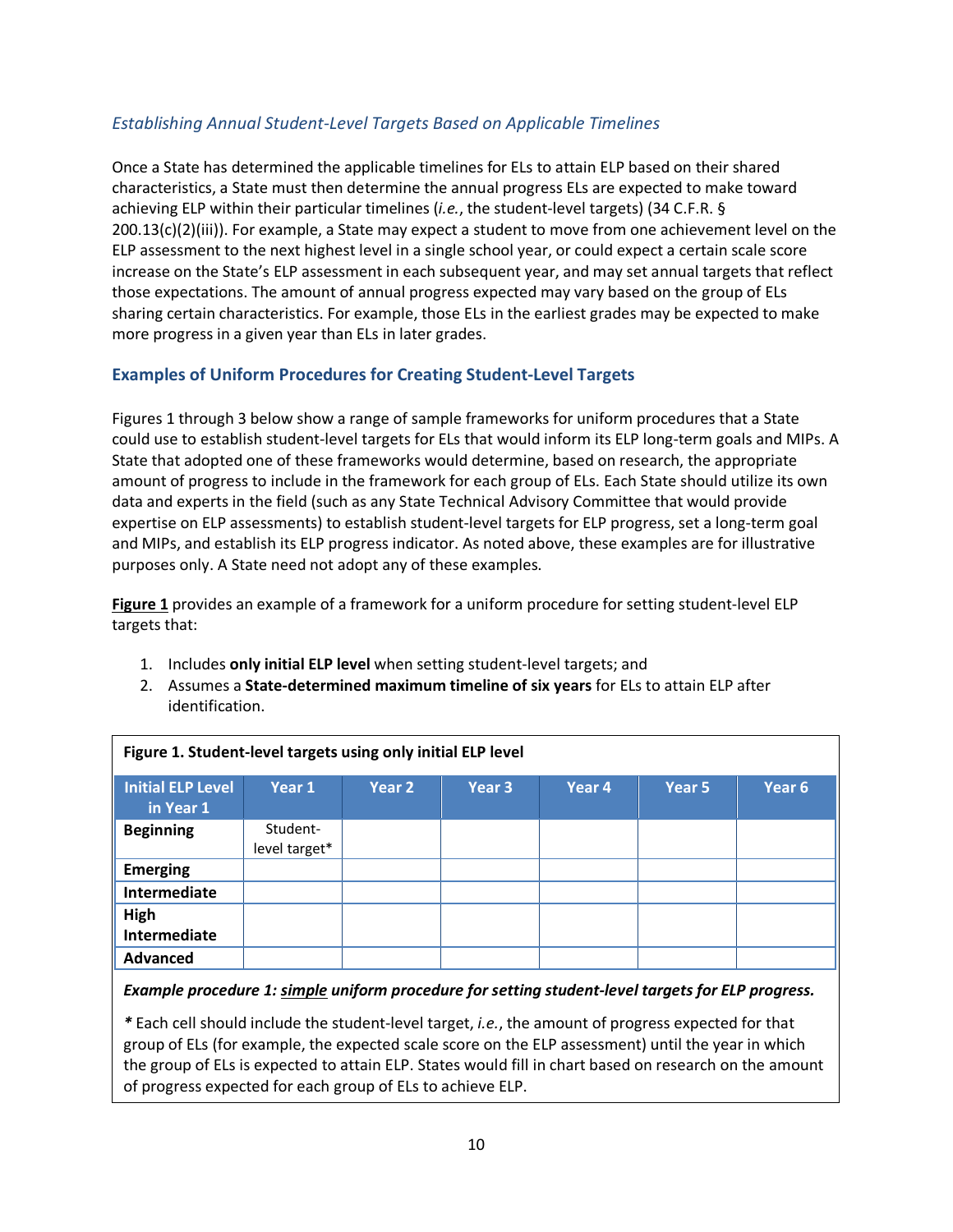**Figure 2** shows a more complex framework for a uniform procedure than the example in Figure 1 for determining student-level targets for ELP progress, because it accounts for both initial ELP level (in this example, beginning, intermediate, or advanced) and grade level. This example assumes a Statedetermined maximum timeline for attaining ELP of five years.

#### *Example procedure 2: a more complex uniform procedure for setting student-level targets for ELP progress based on initial ELP level and grade level.*

*\** Each cell should include the student-level target, *i.e.*, the amount of progress expected for that group of ELs (for example, the expected scale score on the ELP assessment) until the year in which the group of ELs is expected to attain ELP. States would fill in chart based on research on the amount of progress expected for each group of ELs to achieve ELP.

| Figure 2. Student-level targets using initial ELP level and grade level |                    |                           |                   |                   |        |        |
|-------------------------------------------------------------------------|--------------------|---------------------------|-------------------|-------------------|--------|--------|
| <b>Initial ELP</b><br><b>Level in Year 1</b>                            | <b>Grade Level</b> | Year 1                    | Year <sub>2</sub> | Year <sub>3</sub> | Year 4 | Year 5 |
| <b>Beginning</b>                                                        | Grades K-2         | Student-<br>level target* |                   |                   |        |        |
| <b>Beginning</b>                                                        | Grades 3-5         |                           |                   |                   |        |        |
| <b>Beginning</b>                                                        | Grades 6-8         |                           |                   |                   |        |        |
| <b>Beginning</b>                                                        | Grades 9-12        |                           |                   |                   |        |        |
| <b>Intermediate</b>                                                     | Grades K-2         |                           |                   |                   |        |        |
| Intermediate                                                            | Grades 3-5         |                           |                   |                   |        |        |
| <b>Intermediate</b>                                                     | Grades 6-8         |                           |                   |                   |        |        |
| Intermediate                                                            | Grades 9-12        |                           |                   |                   |        |        |
| <b>Advanced</b>                                                         | Grades K-2         |                           |                   |                   |        |        |
| <b>Advanced</b>                                                         | Grades 3-5         |                           |                   |                   |        |        |
| <b>Advanced</b>                                                         | Grades 6-8         |                           |                   |                   |        |        |
| <b>Advanced</b>                                                         | Grades 9-12        |                           |                   |                   |        |        |

#### *Example procedure 2: a more complex uniform procedure for setting student-level targets for ELP progress based on initial ELP level and grade level.*

*\** Each cell should include the student-level target, *i.e.*, the amount of progress expected for that group of ELs (for example, the expected scale score on the ELP assessment) until the year in which the group of ELs is expected to attain ELP. States would fill in chart based on research on the amount of progress expected for each group of ELs to achieve ELP.

Finally, **Figure 3** on the following 2 pages illustrates a framework that takes into account four characteristics: (1) initial ELP level, (2) grade level, (3) native language proficiency level, and (4) limited or interrupted formal education. Though a procedure that considers many student characteristics may be more challenging to develop, as it involves additional research and distinctions among groups of ELs, we encourage a State, in consultation with stakeholders, to use as many characteristics as possible in order to ensure the student-level targets, and in turn, the State's long-term goals and MIPs, reflect rigorous and reasonable expectations for ELs and consider the diversity of the EL population. This example also assumes a State-determined maximum timeline for attaining ELP of six years (five years for most students, as illustrated in the sample framework below, with the possibility of a sixth year for a SIFE EL).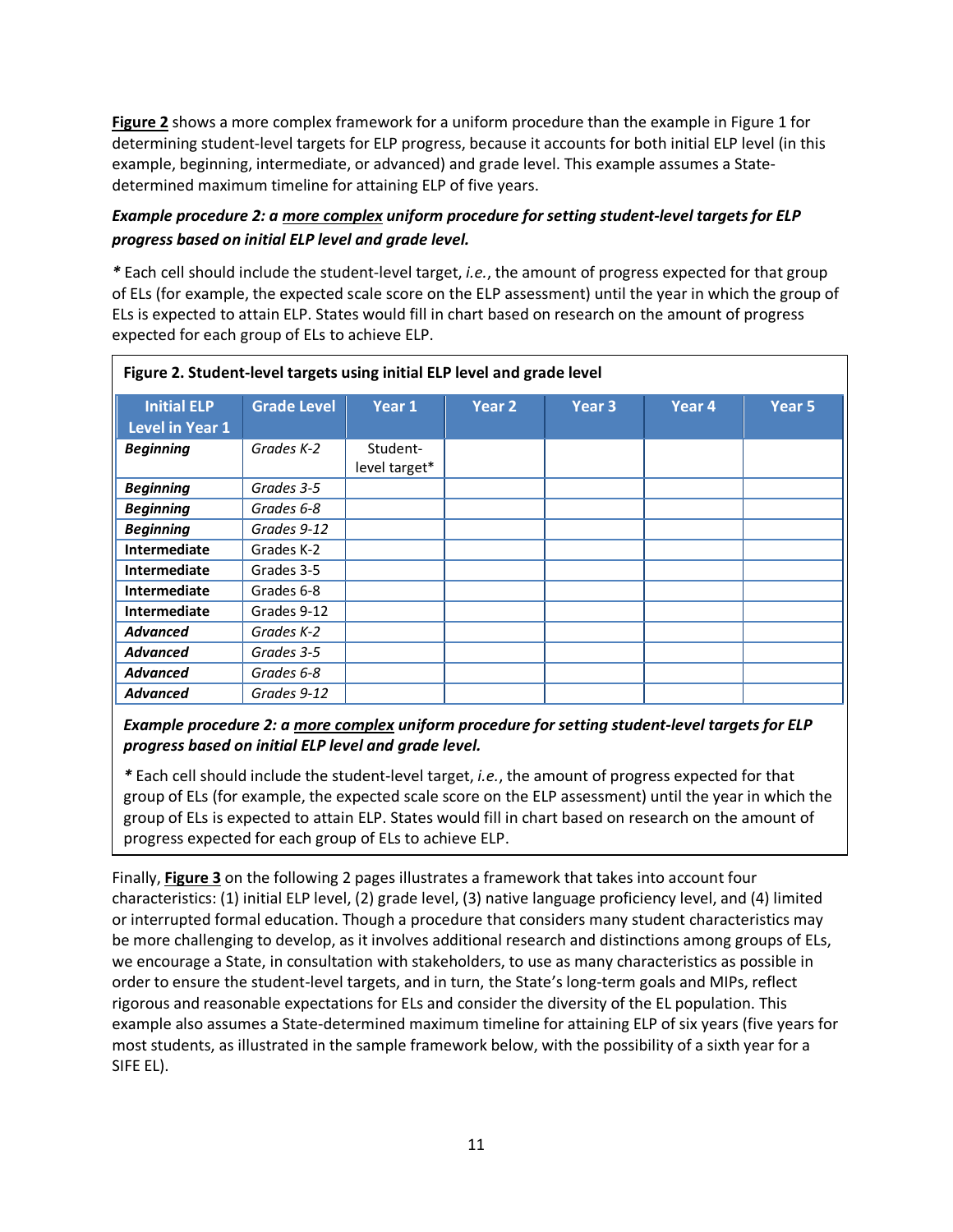| Figure 3. Student-level targets using multiple characteristics |                                                                                                |                   |                   |                   |                   |                      |  |  |
|----------------------------------------------------------------|------------------------------------------------------------------------------------------------|-------------------|-------------------|-------------------|-------------------|----------------------|--|--|
|                                                                | <b>Beginning ELP level</b><br><b>Beginning Native language proficiency (+ 1 year for SIFE)</b> |                   |                   |                   |                   |                      |  |  |
| <b>Grade level</b>                                             | Year <sub>1</sub>                                                                              | Year <sub>2</sub> | Year <sub>3</sub> | Year 4            | Year <sub>5</sub> | Year <sub>6</sub>    |  |  |
| Grades K-2                                                     | Student-                                                                                       |                   |                   |                   |                   | (If needed for SIFE) |  |  |
|                                                                | level target*                                                                                  |                   |                   |                   |                   |                      |  |  |
| Grades 3-5                                                     |                                                                                                |                   |                   |                   |                   | (If needed for SIFE) |  |  |
| Grades 6-8                                                     |                                                                                                |                   |                   |                   |                   | (If needed for SIFE) |  |  |
| Grades 9-12                                                    |                                                                                                |                   |                   |                   |                   | (If needed for SIFE) |  |  |
|                                                                | Intermediate Native language proficiency (+ 1 year for SIFE)                                   |                   |                   |                   |                   |                      |  |  |
| <b>Grade level</b>                                             | Year 1                                                                                         | <b>Year 2</b>     | <b>Year 3</b>     | Year <sub>4</sub> | Year <sub>5</sub> | Year <sub>6</sub>    |  |  |
| Grades K-2                                                     | Student-                                                                                       |                   |                   |                   |                   | (If needed for SIFE) |  |  |
|                                                                | level target*                                                                                  |                   |                   |                   |                   |                      |  |  |
| Grades 3-5                                                     |                                                                                                |                   |                   |                   |                   | (If needed for SIFE) |  |  |
| Grades 6-8                                                     |                                                                                                |                   |                   |                   |                   | (If needed for SIFE) |  |  |
| Grades 9-12                                                    |                                                                                                |                   |                   |                   |                   | (If needed for SIFE) |  |  |
|                                                                | Advanced Native language proficiency (+ 1 year for SIFE)                                       |                   |                   |                   |                   |                      |  |  |
| <b>Grade level</b>                                             | Year 1                                                                                         | Year <sub>2</sub> | Year <sub>3</sub> | Year <sub>4</sub> | Year 5            | Year <sub>6</sub>    |  |  |
| Grades K-2                                                     | Student-                                                                                       |                   |                   |                   |                   | (If needed for SIFE) |  |  |
|                                                                | level target*                                                                                  |                   |                   |                   |                   |                      |  |  |
| Grades 3-5                                                     |                                                                                                |                   |                   |                   |                   | (If needed for SIFE) |  |  |
| Grades 6-8                                                     |                                                                                                |                   |                   |                   |                   | (If needed for SIFE) |  |  |
| Grades 9-12                                                    |                                                                                                |                   |                   |                   |                   | (If needed for SIFE) |  |  |
| <b>Intermediate ELP level</b>                                  |                                                                                                |                   |                   |                   |                   |                      |  |  |
|                                                                | Beginning Native language proficiency (+ 1 year for SIFE)                                      |                   |                   |                   |                   |                      |  |  |
| <b>Grade level</b>                                             | Year 1                                                                                         | <b>Year 2</b>     | <b>Year 3</b>     | Year 4            | <b>Year 5</b>     | Year <sub>6</sub>    |  |  |
| Grades K-2                                                     | Student-                                                                                       |                   |                   |                   |                   | (If needed for SIFE) |  |  |
|                                                                | level target*                                                                                  |                   |                   |                   |                   |                      |  |  |
| Grades 3-5                                                     |                                                                                                |                   |                   |                   |                   | (If needed for SIFE) |  |  |
| Grades 6-8                                                     |                                                                                                |                   |                   |                   |                   | (If needed for SIFE) |  |  |
| Grades 9-12                                                    |                                                                                                |                   |                   |                   |                   | (If needed for SIFE) |  |  |
|                                                                | Intermediate Native language proficiency (+ 1 year for SIFE)                                   |                   |                   |                   |                   |                      |  |  |
| <b>Grade level</b>                                             | Year 1                                                                                         | Year <sub>2</sub> | Year <sub>3</sub> | Year <sub>4</sub> | Year 5            | Year <sub>6</sub>    |  |  |
| Grades K-2                                                     | Student-                                                                                       |                   |                   |                   |                   | (If needed for SIFE) |  |  |
|                                                                | level target*                                                                                  |                   |                   |                   |                   |                      |  |  |
| Grades 3-5                                                     |                                                                                                |                   |                   |                   |                   | (If needed for SIFE) |  |  |
| Grades 6-8                                                     |                                                                                                |                   |                   |                   |                   | (If needed for SIFE) |  |  |
| Grades 9-12                                                    |                                                                                                |                   |                   |                   |                   |                      |  |  |
| Advanced Native language proficiency (+ 1 year for SIFE)       |                                                                                                |                   |                   |                   |                   |                      |  |  |
|                                                                |                                                                                                |                   |                   |                   |                   | (If needed for SIFE) |  |  |
| <b>Grade level</b>                                             | Year 1                                                                                         | Year <sub>2</sub> | Year <sub>3</sub> | Year 4            | Year <sub>5</sub> | Year <sub>6</sub>    |  |  |
| Grades K-2                                                     | Student-                                                                                       |                   |                   |                   |                   | (If needed for SIFE) |  |  |
|                                                                | level target*                                                                                  |                   |                   |                   |                   |                      |  |  |
| Grades 3-5                                                     |                                                                                                |                   |                   |                   |                   | (If needed for SIFE) |  |  |
| Grades 6-8                                                     |                                                                                                |                   |                   |                   |                   | (If needed for SIFE) |  |  |
| Grades 9-12                                                    |                                                                                                |                   |                   |                   |                   | (If needed for SIFE) |  |  |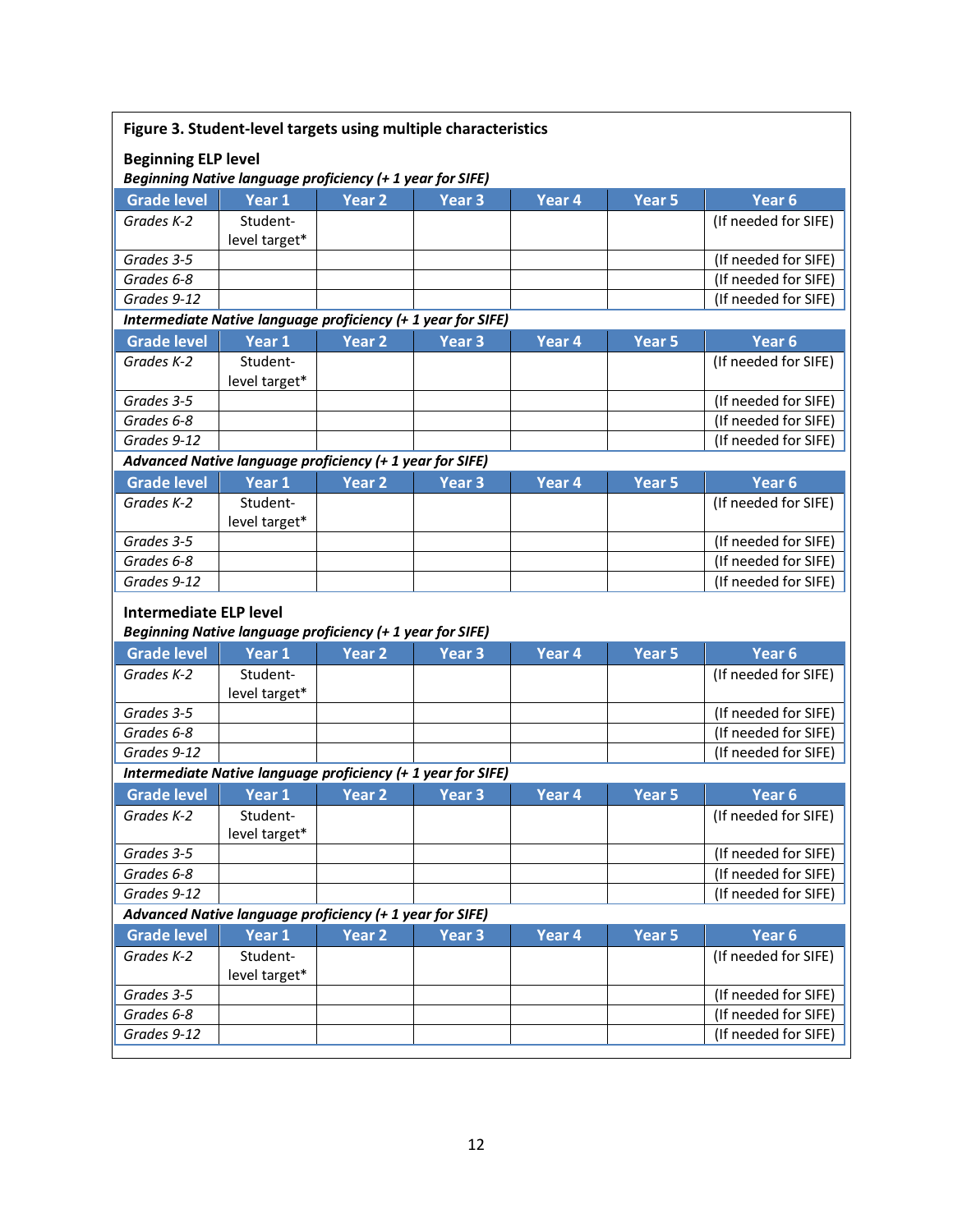| Figure 3, continued. Student-level targets using multiple characteristics |                                                                                        |                   |                   |        |                   |                      |  |  |
|---------------------------------------------------------------------------|----------------------------------------------------------------------------------------|-------------------|-------------------|--------|-------------------|----------------------|--|--|
|                                                                           | <b>Advanced ELP level</b><br>Beginning Native language proficiency (+ 1 year for SIFE) |                   |                   |        |                   |                      |  |  |
| <b>Grade level</b>                                                        | Year 1                                                                                 | Year 2            | Year 3            | Year 4 | Year 5            | Year <sub>6</sub>    |  |  |
| Grades K-2                                                                | Student-<br>level target*                                                              |                   |                   |        |                   | (If needed for SIFE) |  |  |
| Grades 3-5                                                                |                                                                                        |                   |                   |        |                   | (If needed for SIFE) |  |  |
| Grades 6-8                                                                |                                                                                        |                   |                   |        |                   | (If needed for SIFE) |  |  |
| Grades 9-12                                                               |                                                                                        |                   |                   |        |                   | (If needed for SIFE) |  |  |
|                                                                           | Intermediate Native language proficiency (+ 1 year for SIFE)                           |                   |                   |        |                   |                      |  |  |
| <b>Grade level</b>                                                        | Year 1                                                                                 | Year <sub>2</sub> | Year 3            | Year 4 | Year 5            | Year <sub>6</sub>    |  |  |
| Grades K-2                                                                | Student-<br>level target*                                                              |                   |                   |        |                   | (If needed for SIFE) |  |  |
| Grades 3-5                                                                |                                                                                        |                   |                   |        |                   | (If needed for SIFE) |  |  |
| Grades 6-8                                                                |                                                                                        |                   |                   |        |                   | (If needed for SIFE) |  |  |
| Grades 9-12                                                               |                                                                                        |                   |                   |        |                   | (If needed for SIFE) |  |  |
|                                                                           | Advanced Native language proficiency (+ 1 year for SIFE)                               |                   |                   |        |                   |                      |  |  |
| <b>Grade level</b>                                                        | Year <sub>1</sub>                                                                      | Year <sub>2</sub> | Year <sub>3</sub> | Year 4 | Year <sub>5</sub> | Year <sub>6</sub>    |  |  |
| Grades K-2                                                                | Student-<br>level target*                                                              |                   |                   |        |                   | (If needed for SIFE) |  |  |
| Grades 3-5                                                                |                                                                                        |                   |                   |        |                   | (If needed for SIFE) |  |  |
| Grades 6-8                                                                |                                                                                        |                   |                   |        |                   | (If needed for SIFE) |  |  |
| Grades 9-12                                                               |                                                                                        |                   |                   |        |                   | (If needed for SIFE) |  |  |

#### *Example procedure 3: a uniform procedure for setting student-level ELP targets based on initial ELP level, grade level, and native language proficiency, with a business rule for SIFE.*

*\** Each cell should include the student-level target, *i.e.*, the amount of progress expected for that group of ELs (for example, the expected scale score on the ELP assessment) until the year in which the group of ELs is expected to attain ELP. States would fill in chart based on research on the amount of progress expected for each group of ELs to achieve ELP.

#### <span id="page-12-0"></span>**Developing State-Level Long-Term Goals and MIPs**

Once a State has developed its student-level targets for ELP progress, it must use those targets to establish a long-term goal and MIPs for annual progress toward attaining ELP (34 C.F.R. § 200.13(c)(1) and (2)).

Figure 4 illustrates the relationship of student-level targets for ELP progress to a State's long-term goal and MIPs for ELP. When setting its long-term goal and MIPs for progress in attaining ELP, a State should first analyze its EL student data to consider whether the student-level targets are more rigorous than the current trajectory of ELs in the State toward attaining ELP. A State in which many ELs are attaining ELP within the maximum timeline, based on realistic annual student-level targets, should expect that most ELs will achieve their student-level targets each year. Such a State may not need to set MIPs that increase each year toward the long-term goal; it may be ambitious and reasonable for the MIPs to be the same as the long-term goal, as demonstrated in Figure 4-A, because a significant percentage of ELs are likely to meet their student-level targets for annual progress towards ELP in the first year (*i.e.*, 2017- 2018, Figure 4-A).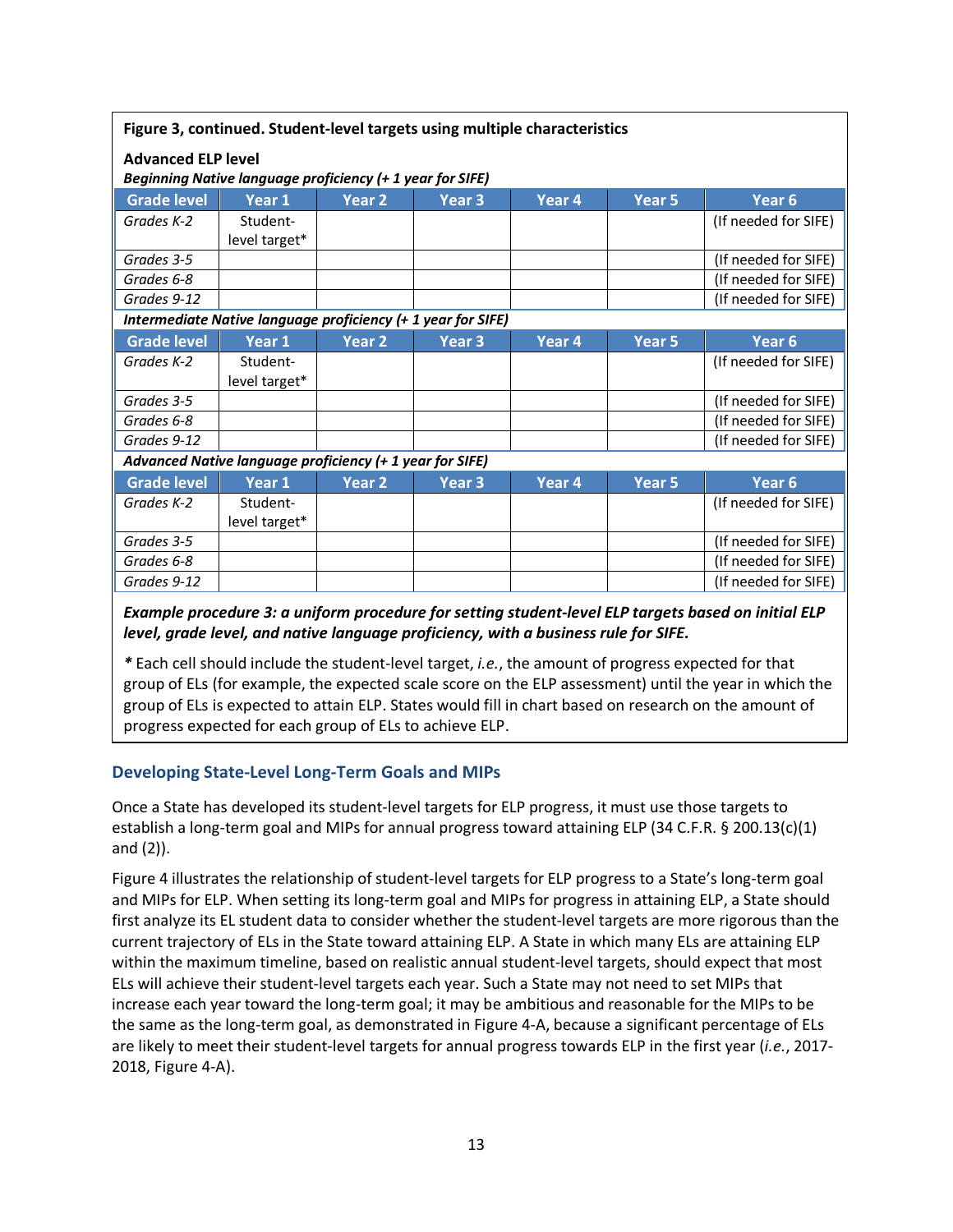In other States, however, it may be more appropriate, based on current data on ELs' progress and trajectory toward achieving ELP, to set MIPs that increase over time and build toward the State's longterm goal for ELP progress, acknowledging that improvements in LIEPs, services, and supports for ELs may be needed to meet an ambitious long-term goal. Figure 4-B provides an example of increasing MIPs.



#### **Figure 4. Relationship of student-level targets to a State's ELP MIPs and long-term goal**

Given that the student-level targets for ELs' progress toward ELP should be attainable for each EL student, as they are set based on selected student-level characteristics (described above), the Department strongly encourages States to establish MIPs and long-term ELP progress goals that expect a high percentage of ELs to meet their student-level targets each year, as demonstrated in the examples in Figure 4. When a State's uniform procedure establishes student-level targets in a manner that takes into account the diverse needs of ELs, including multiple distinct characteristics of this population, the expectation should be that all ELs can meet those targets. Because the student-level targets are both rigorous and realistic, a State should then set its long-term goal and MIPs reflecting the same ambitious expectations for all ELs.

#### <span id="page-13-0"></span>**Progress in Achieving ELP Indicator**

Under the ESEA, each State must establish a multi-measure accountability system that includes at least five indicators: (1) an Academic Achievement indicator for all schools; (2) an Academic Progress indicator for elementary and middle schools; (3) a Graduation Rate indicator for all high schools; (4) a **Progress in Achieving ELP indicator** for all schools; and (5) at least one School Quality or Student Success indicator (ESEA section  $1111(c)(4)(B)$ ; 34 C.F.R § 200.14(b)). For additional information about these indicators, including related requirements and considerations for selecting indicators, please see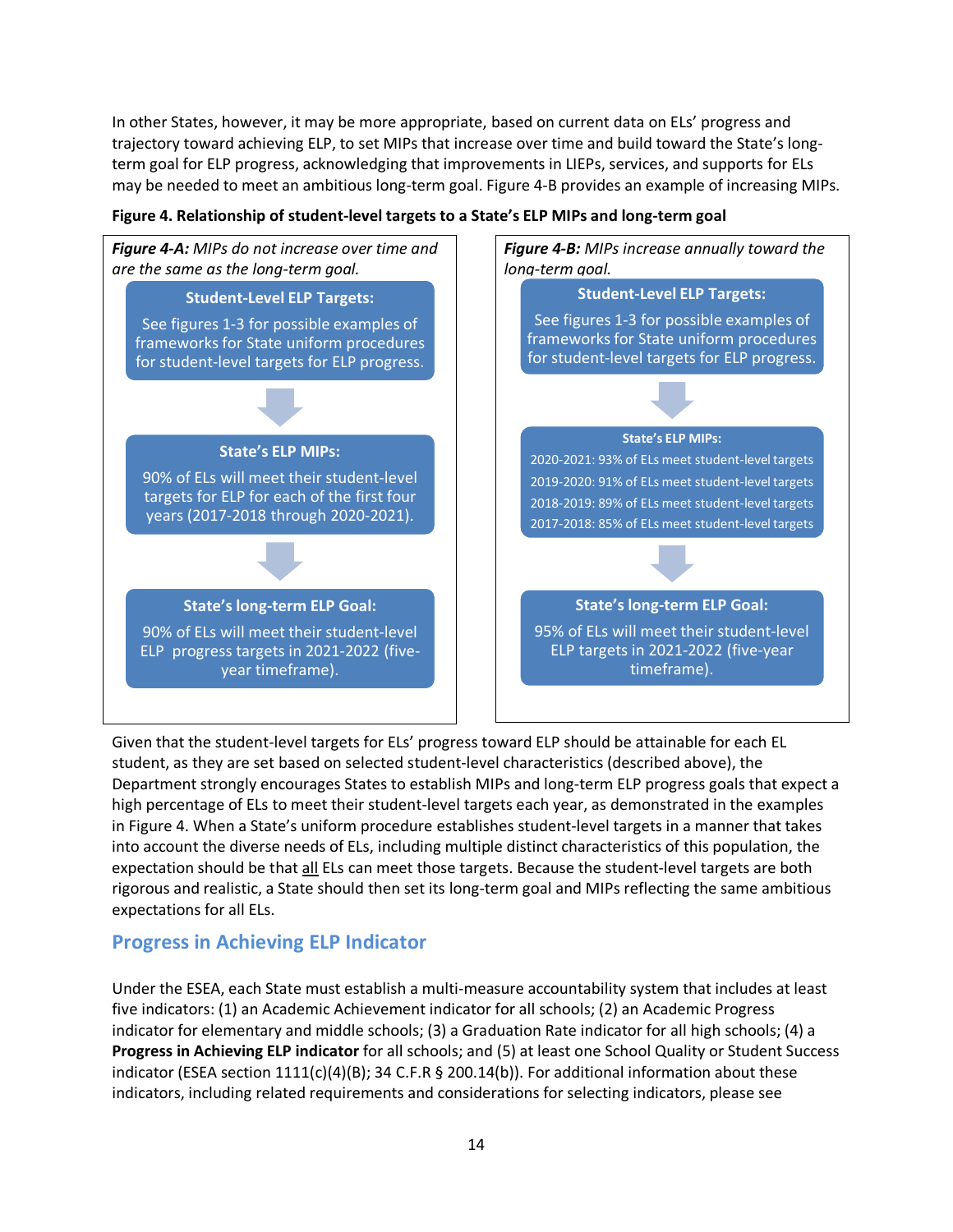"*[Accountability Under Title I, Part A of the ESEA: Frequently Asked Questions](http://www2.ed.gov/programs/titleiparta/eseatitleiaccountabilityfaqs.docx)*." Further, as part of annual meaningful differentiation of schools, each State must describe a school's performance on each of these indicators using at least three distinct and discrete levels of performance, so that parents and the public receive clear and transparent information – through a data dashboard or another approach – about school performance on a particular indicator (34 C.F.R. § 200.18(a)(2)-(3)).

The Progress in Achieving ELP indicator is the only accountability indicator measured for a single subgroup of students; States are not required to further disaggregate this indicator for any particular subset of students within the EL subgroup (34 C.F.R. § 200.14(a)(1)). In addition, the Progress in Achieving ELP indicator must:

- Be based on EL performance on the State's annual ELP assessment in at least each of grades 3 through 8 and one grade for which ELs are assessed in high school in reading/language arts and mathematics;
- Use objective measures of student progress on the State's ELP assessment, comparing students' results from the current school year to results from the previous school year, such as student growth percentiles; and
- Be aligned with the State-determined timeline for each EL to attain ELP following identification as an EL, consistent with the student-level timelines established in the State's uniform procedure for setting goals and MIPs, as described above.

(ESEA section 1111(c)(4)(B)(iv); 34 C.F.R. § 200.14(b)(4)(i)-(ii))

The Progress in Achieving ELP indicator also may include a measure of proficiency on the State's ELP assessment in addition to a measure of progress – for example, the percentage of ELs scoring proficient on the annual ELP assessment compared to the prior year (34 C.F.R. § 200.14(b)(4)(iii)).

When establishing and calculating the Progress in Achieving ELP indicator for each school, States should take into account the following considerations:

- High School Assessments: The ESEA requires that each State include performance on the annual ELP assessments in grades 3 through 8 and once in high school in the Progress in Achieving ELP indicator. Therefore, a State is not required to consider performance on the ELP assessment in grades K-2 or other high school grades within the Progress in Achieving ELP indicator. However, a State may want to include grades in addition to the ones required to provide more complete information about ELs in the Progress in Achieving ELP indicator.
- Students with only one ELP assessment result: If an EL is enrolled in a grade that is generally included in calculating the Progress in Achieving ELP indicator (*e.g.*, grades 3 through 8 or the relevant high school grade), but the EL only has one ELP assessment result (*e.g.*, because the student is a recently-arrived EL), the State is encouraged, but not required, to include the student when determining the school's performance on the Progress in Achieving ELP indicator. For example, a State could estimate a student's progress on the ELP assessment by using the student's results on the ELP placement test (*e.g.*, the ELP "screener") to generate an estimate of the student's progress on the ELP assessment, if the two assessments are linked.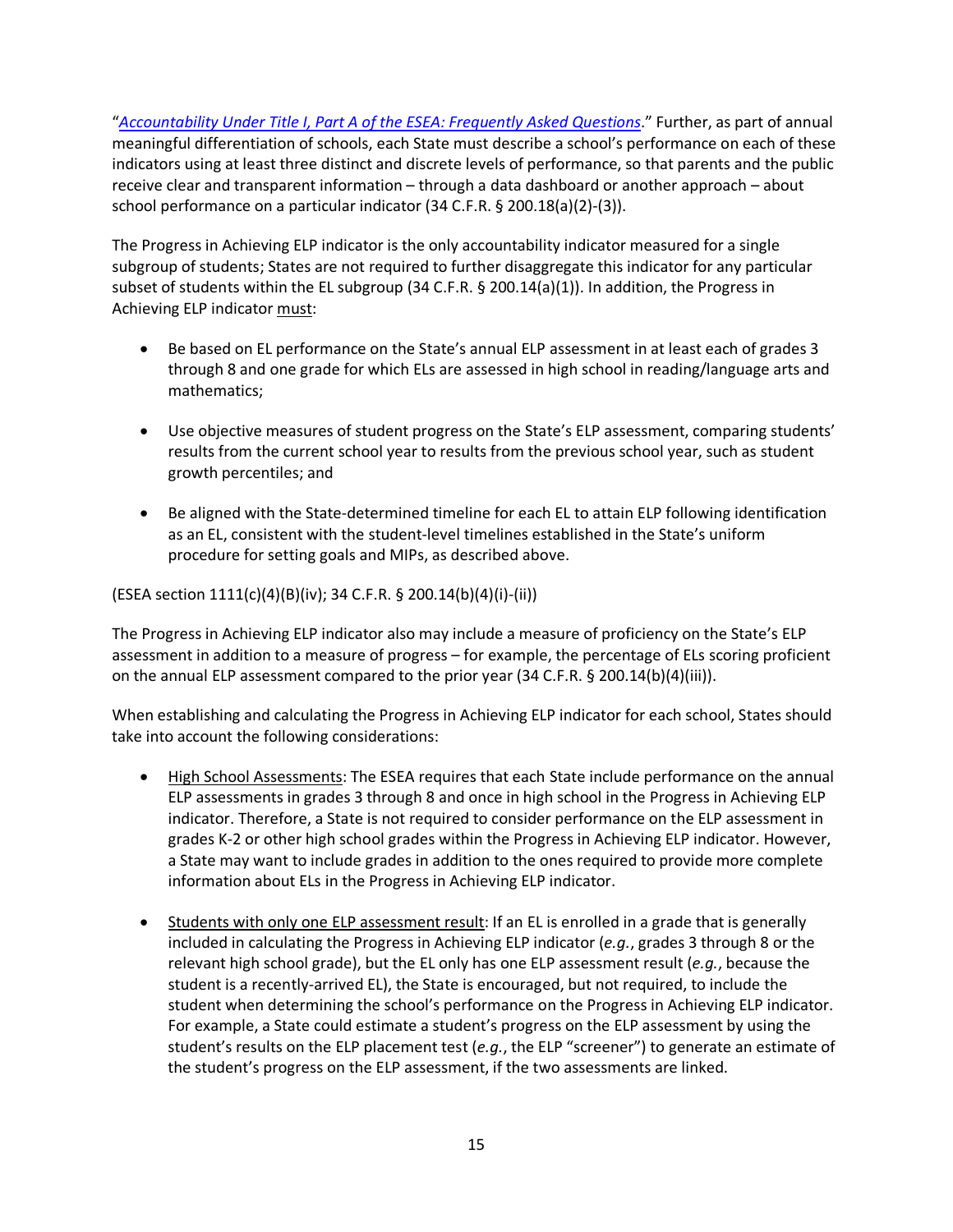#### <span id="page-15-0"></span>**Developing an Indicator of Progress in Achieving ELP**

A State has discretion in determining which measure(s) it uses for establishing its Progress in Achieving ELP indicator, so long as the measures are valid, reliable, objective, comparable, and calculated in the same way across all LEAs and schools (34 C.F.R. § 200.14(b)(4) and (c)). The three examples below show some options a State could consider, consistent with these statutory and regulatory requirements, and explain certain parameters a State should take into account. However, these examples are illustrative only and not exhaustive; there are many other approaches a State may take to design a Progress in Achieving ELP indicator. Each State should utilize its own data and experts in the field (such as any State Technical Advisory Committee that would provide expertise on ELP assessments) to establish the Progress in Achieving ELP indicator.

#### <span id="page-15-1"></span>*Examples of Progress in Achieving ELP Indicators*

Figure 5 below shows examples of two ways a State could establish the Progress in Achieving ELP indicator based on a school's attainment of the State's long-term goal or MIPs for ELP. Each example produces at least three performance levels on the indicator — one for a State that does not use a numerical index and relies on categorical labels for annual meaningful differentiation of schools, and one that uses a numerical index and awards points on each indicator. These are just examples, as there are a myriad of ways that a State could take into account the Progress in Achieving ELP indicator in its statewide accountability system.

Specifically, in Figure 5, State A does not use a numerical index, but has created three performance levels based on a school's attainment of its long-term goal or MIP for ELP progress each year. State B, on the other hand, uses a numerical index. Any school meeting the long-term goal or MIP is awarded full credit, 10 points, on the indicator, while a school that significantly exceeds its goal or MIP receives two additional bonus points in the system of annual meaningful differentiation. If a school misses the longterm goal or MIP in any given year, it receives 0 points.

| Figure 5. Approach 1: Progress in Achieving ELP Indicator based on a State's Long-Term Goal & MIPs              |                                                                                                                           |                                                                                                                  |  |  |
|-----------------------------------------------------------------------------------------------------------------|---------------------------------------------------------------------------------------------------------------------------|------------------------------------------------------------------------------------------------------------------|--|--|
| School performance, as measured against<br>the State's long-term ELP goal and MIPs                              | School's result on the<br><b>Progress in Achieving ELP</b><br><b>indicator</b> (for State A<br>without a numerical index) | School's result on the<br><b>Progress in Achieving ELP</b><br>indicator (for State B using<br>a numerical index) |  |  |
| <b>Significantly Exceeds Goal or MIP (e.g.,</b><br>MIP is 90% and over 95% of ELs met<br>student-level targets) | Exceeds                                                                                                                   | 10 points + 2 bonus points                                                                                       |  |  |
| Meets goal or MIP (e.g., MIP is 90% and<br>90-95% of ELs met student-level targets)                             | <b>Meets</b>                                                                                                              | 10 points                                                                                                        |  |  |
| Does Not Meet Goal or MIP (e.g., MIP is<br>90% and fewer than 90% of ELs met<br>student-level targets)          | Does Not Meet                                                                                                             | 0 points                                                                                                         |  |  |

Another approach a State could take in developing a Progress in Achieving ELP indicator is to take advantage of the flexibility to include both measures of ELP progress and proficiency in the indicator — Figures 6 and 7 show two different ways a State could incorporate this approach, one for a State that does not use a numerical index (Figure 6) and one that uses a numerical index (Figure 7) within its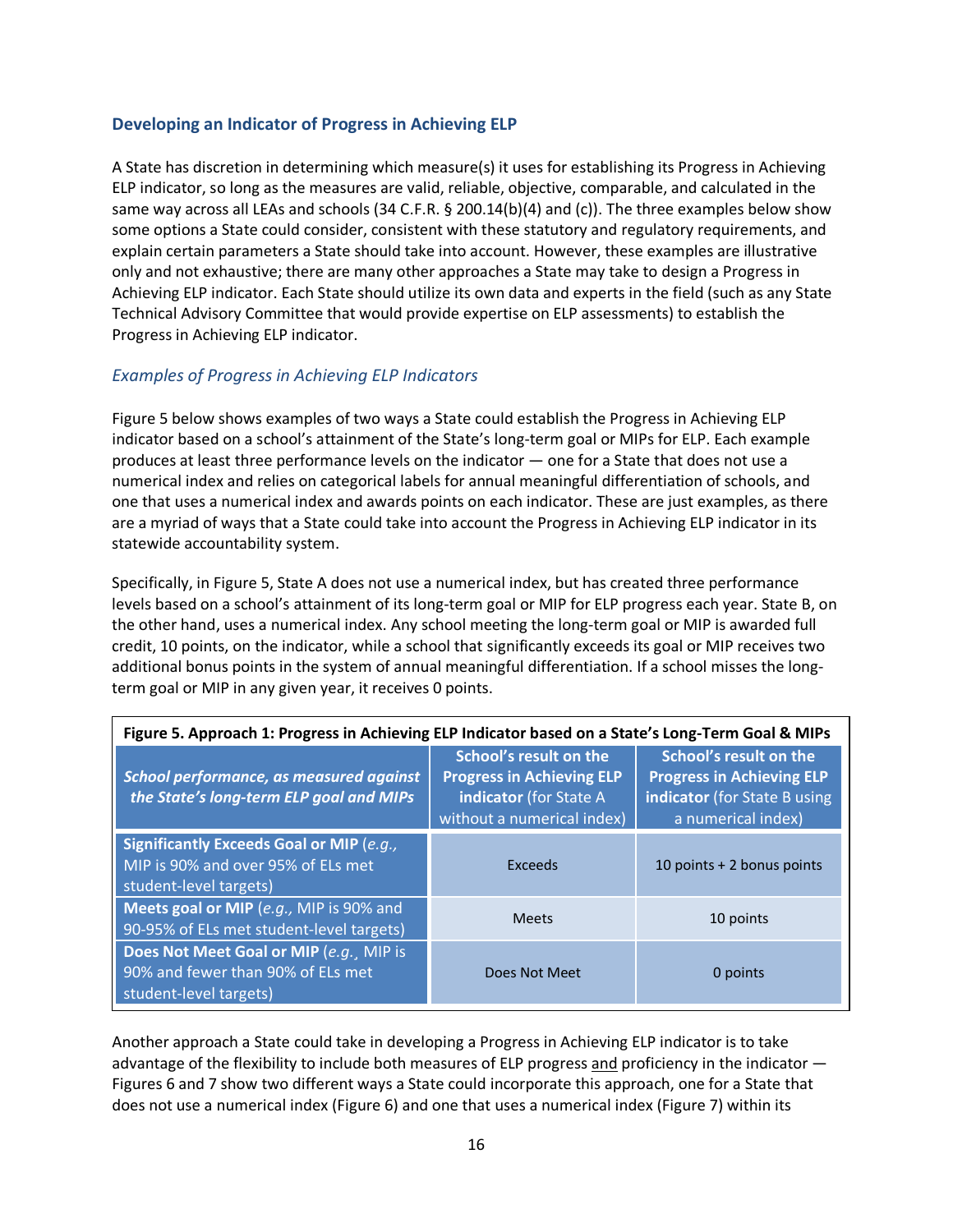system of annual meaningful differentiation of schools. In both examples, the State reports school results on the indicator using three performance levels, consistent with the requirements in 34 C.F.R. § 200.18(a)(2).

In Figure 6, the State would establish a statewide methodology to measure ELP progress and attainment. In this example, the State would equally consider both measures (progress and attainment of ELP), and use a decision-making matrix (Figure 6-B) to determine the school's final performance level (blue, green, or yellow) on the Progress in Achieving ELP indicator. This ensures that the State has a comparable and consistent process to determine and report the school's final performance level, which could be communicated to parents and the public using a data dashboard that depicts each color across the performance spectrum.

| Figure 6. Approach 2: Progress in Achieving ELP Indicator based on EL Progress toward ELP and ELP |
|---------------------------------------------------------------------------------------------------|
| Attainment                                                                                        |

*Figure 6-A: Progress in Achieving ELP Indicator Measures (State without a numerical index)*

| <b>ELP MEASURE</b>                                                                                    | <b>SCHOOL'S RESULTS ON THE ELP</b><br><b>MEASURE</b> |
|-------------------------------------------------------------------------------------------------------|------------------------------------------------------|
| <b>MEASURE 1: SCHOOL PERFORMANCE FOR ELP PROGRESS</b>                                                 |                                                      |
| Significantly Exceeds Goal or MIP (e.g., MIP is 90% and over 95% of ELs<br>met student-level targets) | Exceeds                                              |
| Meets goal or MIP (e.g., MIP is 90% and 90-95% of ELs met student-level<br>targets)                   | <b>Meets</b>                                         |
| Does Not Meet Goal or MIP (e.g., MIP is 90% and less than 90% of ELs<br>met student-level targets)    | Does Not Meet                                        |
| <b>MEASURE 2: SCHOOL PERFORMANCE FOR ELP ATTAINMENT</b>                                               |                                                      |
| 25% or more of ELs proficient on ELP assessment                                                       | Exceeds                                              |
| 15-24% of ELs proficient on ELP assessment                                                            | <b>Meets</b>                                         |
| <b>Fewer than 15%</b> of ELs proficient on ELP assessment                                             | Does Not Meet                                        |

*Figure 6-B: Decision-Making Matrix for Progress in Achieving ELP Indicator Performance Level (blue, green, yellow) based on Measure 1 (ELP Progress) and Measure 2 (ELP Attainment)*

| <b>School Result</b>         | Measure 2:<br><b>Exceeds</b> | Measure 2:<br><b>Meets</b> | Measure 2:<br>Does Not Meet |
|------------------------------|------------------------------|----------------------------|-----------------------------|
| Measure 1:<br><b>Exceeds</b> | <b>BLUE</b>                  | <b>BLUE</b>                | <b>GREEN</b>                |
| Measure 1:<br><b>Meets</b>   | <b>BLUE</b>                  | <b>GREEN</b>               | <b>YELLOW</b>               |
| Measure 1:<br>Does Not Meet  | <b>GREEN</b>                 | <b>YELLOW</b>              | <b>YELLOW</b>               |

For example, applying this matrix, the school that received a rating of "Exceeds" on the ELP progress measure and "Meets" on the ELP attainment measure would receive an overall level of performance on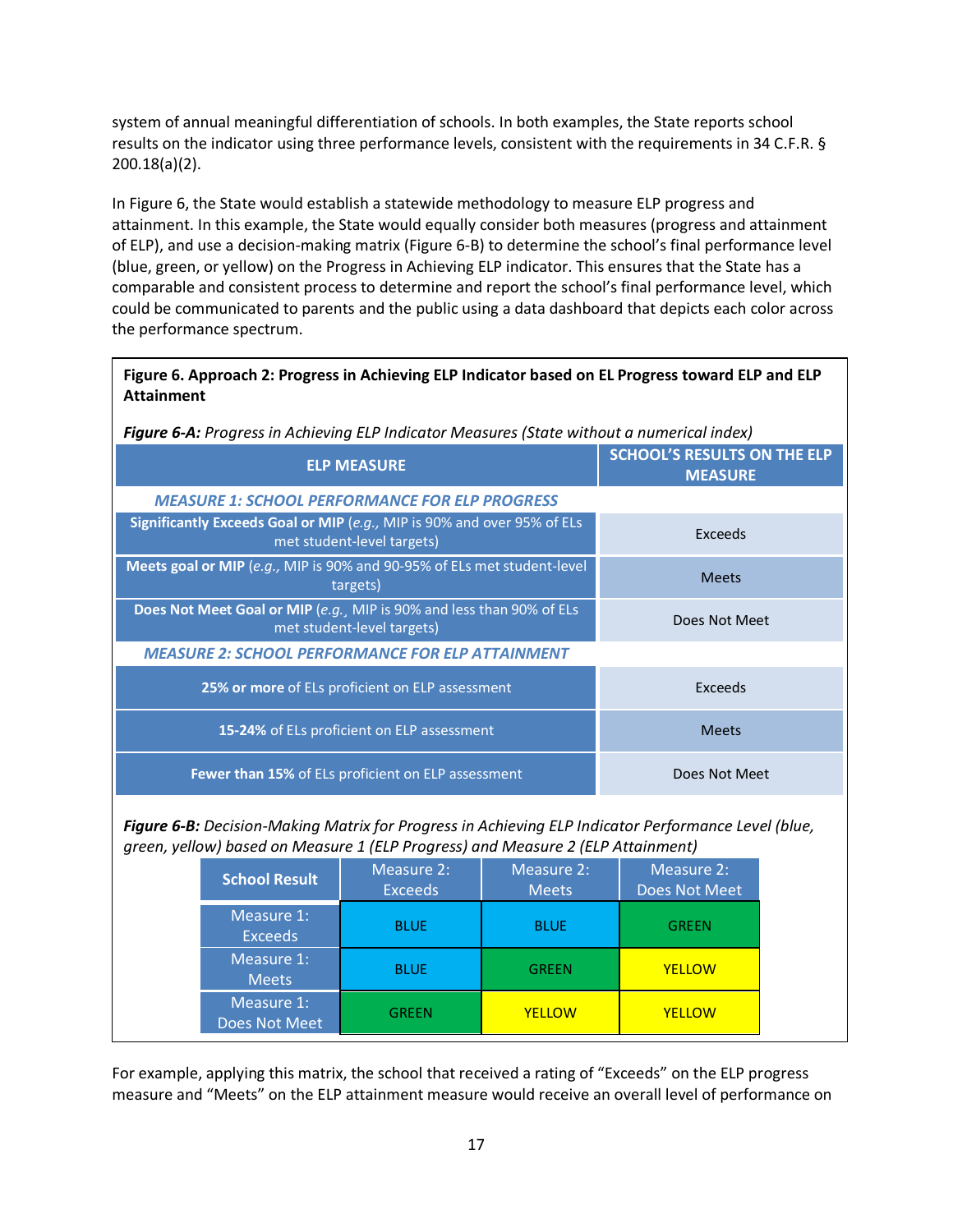the Progress in Achieving ELP indicator of "blue." A school that received a rating of "Meets" on both the ELP progress and attainment measures would receive an overall performance level on the Progress in Achieving ELP indicator of "green," while a school that "Does Not Meet" either the ELP progress or attainment component would be flagged as "yellow" when its performance level is reported for the Progress in Achieving ELP indicator.

Figure 7 demonstrates how a similar approach could work in a State using a numerical index to annually meaningfully differentiate among schools, with a statewide methodology to measure ELs' progress toward ELP, as well as attainment of ELP. Similar to Figure 6, the example depicted in Figure 7 equally considers both measures.

| Figure 7. Approach 2: Progress in Achieving ELP Indicator based on EL Progress toward ELP and ELP<br><b>Attainment</b> |                                                      |  |  |
|------------------------------------------------------------------------------------------------------------------------|------------------------------------------------------|--|--|
| <b>Figure 7-A:</b> ELP Indicator Measures (State using a numerical index)                                              |                                                      |  |  |
| <b>ELP MEASURE</b>                                                                                                     | <b>SCHOOL'S RESULTS ON</b><br><b>THE ELP MEASURE</b> |  |  |
| <b>MEASURE 1: SCHOOL PERFORMANCE FOR ELP PROGRESS</b>                                                                  |                                                      |  |  |
| Significantly Exceeds Goal or MIP (e.g., MIP is 90% and over 95% of ELs<br>met student-level targets)                  | 10 points +2 bonus points                            |  |  |
| Meets goal or MIP (e.g., MIP is 90% and 90-95% of ELs met student-level<br>targets)                                    | 10 points                                            |  |  |
| Does Not Meet Goal or MIP (e.g., MIP is 90% and less than 90% of<br>students met student-level targets)                | 0 points                                             |  |  |
| <b>MEASURE 2: SCHOOL PERFORMANCE FOR ELP ATTAINMENT</b>                                                                |                                                      |  |  |
| 30% or more of ELs proficient on ELP assessment                                                                        | 12 points                                            |  |  |
| 10%-29% of ELs proficient on ELP assessment                                                                            | 5 points                                             |  |  |
| Less than 10% of ELs proficient on ELP assessment                                                                      | 0 points                                             |  |  |

*Figure 7-B: Determining the Progress in Achieving ELP Indicator Performance Level (blue, yellow, green) based on Measure 1 (ELP Progress) and Measure 2 (ELP Attainment)*

| <b>TOTAL POINTS</b>                                | <b>Performance Level</b> |
|----------------------------------------------------|--------------------------|
| 17 or more points for ELP Progress and Attainment  | <b>BLUF</b>              |
| 11-16 points for ELP Progress and Attainment       | <b>GRFFN</b>             |
| 10 or fewer points for ELP Progress and Attainment | <b>YFLLOW</b>            |

Using this methodology, a school that significantly exceeds its long-term goal or MIP in a particular school year would receive 10 points, and an additional two bonus points, on the progress measure of the Progress in Achieving ELP indicator. If 20 percent of ELs in that school are proficient on the ELP assessment, the school would receive an additional five points on the attainment measures of the indicator. In total, that school would receive a final score of 15 points + 2 bonus points on the Progress in Achieving ELP indicator, which would result in a "blue" performance level, as depicted in Figure 7-B, when the indicator was presented on the State's data dashboard.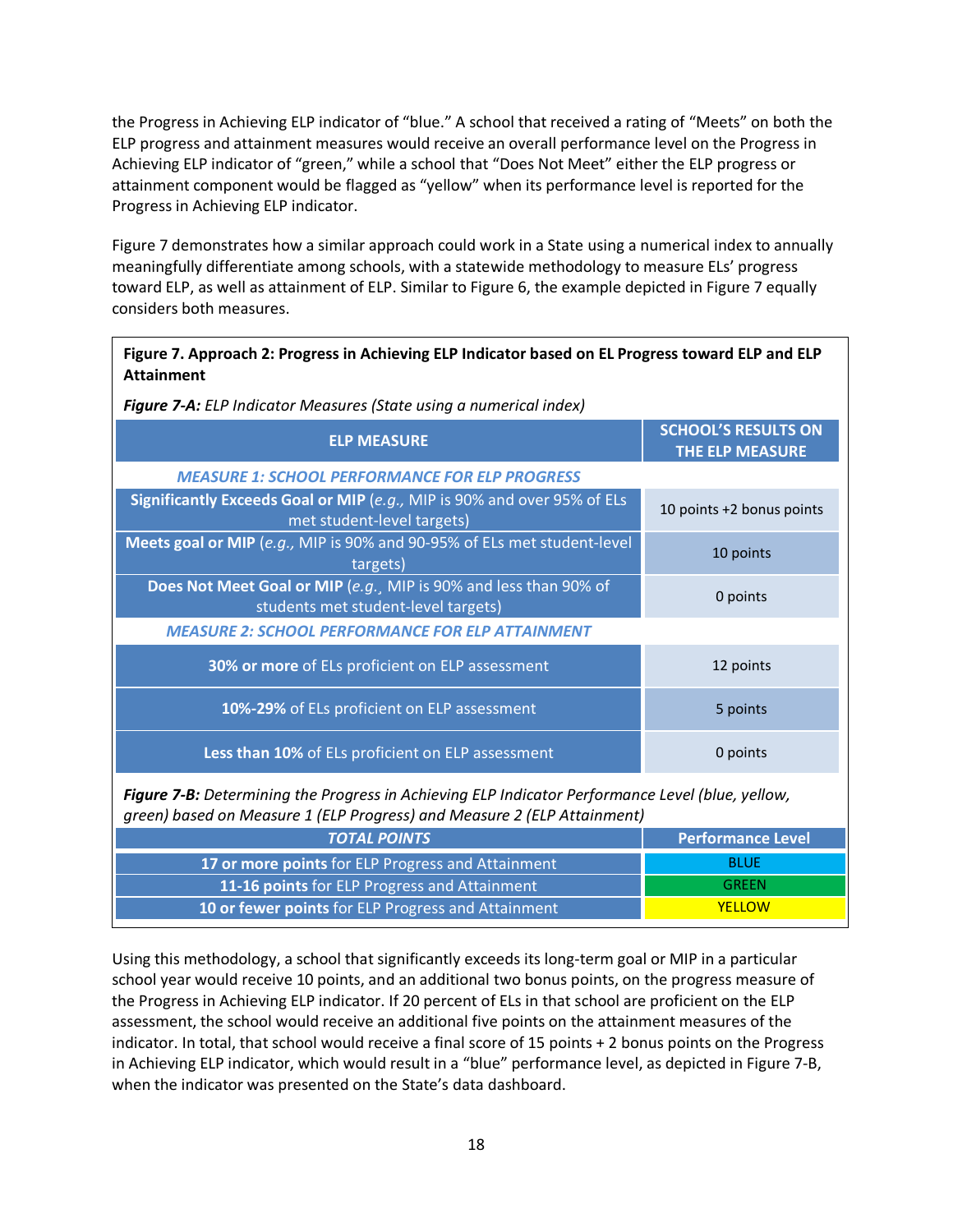In addition to the two approaches demonstrated in Figures 5-7, a State may measure a school's performance on the Progress in Achieving ELP indicator using another objective measure of progress toward ELP, such as student growth percentiles (SGPs). An SGP describes a student's growth towards attaining ELP compared to similar ELs (*i.e.*, a peer group of ELs that share common characteristics) in the State. Although SGP calculations may seem complicated, they facilitate communication of performance information in percentile terms, where the 50th percentile indicates a "typical" level of growth for an EL in that peer group across the State.

Because the Progress in Achieving ELP indicator must be aligned with the State-determined timelines that are established in the uniform procedure the State uses for setting student-level targets for ELP progress (34 C.F.R. § 200.14(b)(4)(ii)), a State choosing to use SGPs in its Progress in Achieving ELP indicator would take into account a student's initial ELP level and any additional student-level characteristics the State chooses to include in its uniform procedure. In other words, in creating growth percentiles for each peer group, a State would group ELs with a similar set of characteristics together. For instance, a State that examined grade level and initial ELP level in its uniform procedure could determine the range of growth for ELs in elementary schools with intermediate levels of initial ELP separate from the range of growth for ELs in elementary schools with advanced levels of initial ELP.

A State may also construct what is known as a "growth to proficiency" model using statistical techniques to measure a student's growth on ELP and determine if his or her level of growth is sufficient to lead that student to proficiency in the targeted timeframe. In this way, States can ensure that the Progress in Achieving ELP indicator considers not only if students are making *any* progress in ELP, but also if they are making *sufficient* progress to attain ELP and exit EL status consistent with the State-determined timeline. We strongly encourage any State interested in using growth to proficiency models in its Progress in Achieving ELP indicator to consult with technical experts in developing its model to ensure that it is statistically sound and meets all requirements for valid, reliable, comparable, and objective measures of progress that are aligned with the State-determined timelines for achieving ELP (34 C.F.R. § 200.14(b)(4) and (c)).

As a theoretical example of how this type of measure could be aggregated to the school level, a State could calculate the percentage of ELs in the school achieving adequate growth each year, and establish a range of percentages that equate to "low," "average," and "high" growth on the indicator, as illustrated in Figure 8. In this case, "High" growth would indicate that most ELs in the school are making adequate growth toward ELP, while "Low" growth would indicate that most ELs in the school are not making sufficient progress to attain ELP within the State-determined timeline.

| Figure 8. Approach 3: Using a Growth to Proficiency Model in the Progress in Achieving ELP Indicator |                                                                                           |                                                                                  |  |  |  |
|------------------------------------------------------------------------------------------------------|-------------------------------------------------------------------------------------------|----------------------------------------------------------------------------------|--|--|--|
| Level of Student Growth toward ELP                                                                   | <b>School's result on the ELP</b><br>indicator (for State A<br>without a numerical index) | School's result on the ELP<br>indicator (for State B using<br>a numerical index) |  |  |  |
| High Growth: 67% or more of ELs<br>achieving adequate growth to ELP                                  | High Growth                                                                               | 10 points                                                                        |  |  |  |
| Average Growth: 33 - 66% of ELs<br>achieving adequate growth to ELP                                  | Average Growth                                                                            | 5 points                                                                         |  |  |  |
| Low Growth: Less than 33% of ELs<br>achieving adequate growth to ELP                                 | Low Growth                                                                                | 0 points                                                                         |  |  |  |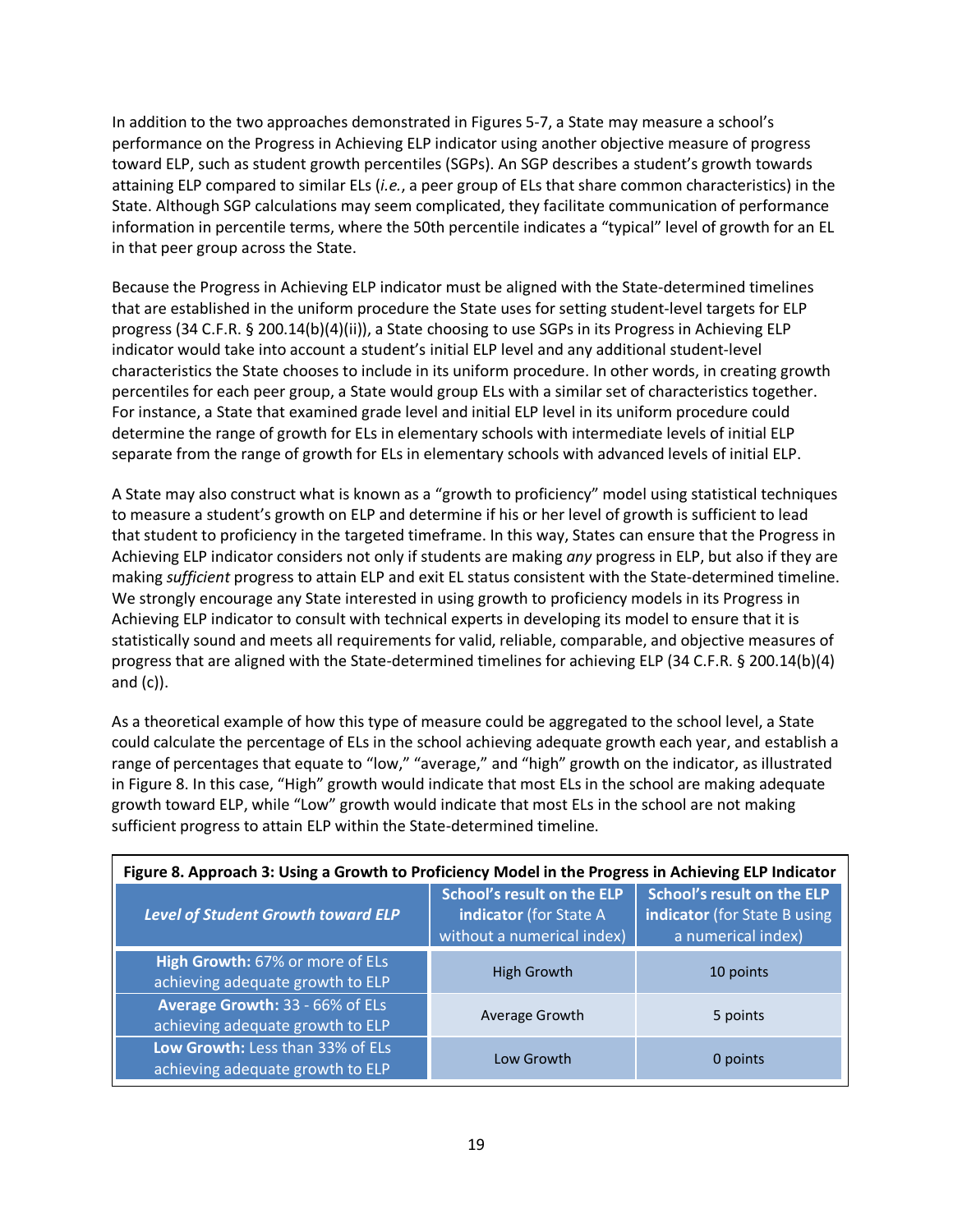#### <span id="page-19-0"></span>**English Learners with Disabilities**

ESEA section 1111(c)(4)(B)(iv) requires that the performance of *all* ELs on the ELP assessment be included in accountability systems, and this includes the performance of ELs with disabilities. ESEA section 1111(b)(2)(G) specifies that a State's annual ELP assessment must include student performance on all four domains of the ELP assessment. There are a small number of ELs with disabilities, however, for whom the disability precludes assessment in one or more domains of the ELP assessment such that there are no appropriate accommodations for the affected domain(s) (*e.g.*, a non-verbal EL who, because of the student's identified disability and the absence of appropriate accommodations, cannot take the speaking portion of the assessment). The new regulations (see 34 C.F.R. § 200.16(c)(2)) provide that for the Progress in Achieving ELP indicator, if an EL has such a disability such that there are no appropriate accommodations, as determined on an individualized basis by the student's Individuals with Disabilities Education Act (IDEA) Individualized Education Program (IEP) team, the Section 504 of the Rehabilitation Act team, or individual or team designated by the LEA to make these decisions under Title II of the Americans with Disabilities Act (ADA), a State must include for accountability purposes the student's score on the ELP assessment based on the domains in which it is possible to assess the student.

To be clear, this narrow exception for those ELs with disabilities described above, with respect to the domains included in the Progress in Achieving ELP indicator, in no way affects the obligation of States and LEAs to assess all ELs with disabilities on the annual ELP assessment. Under IDEA section 612(a)(16)(A), all students with disabilities must be included in all State assessments described under ESEA section 1111, including content assessments described under ESEA section 1111(b)(2), and the annual ELP assessment described in ESEA section 1111(b)(2)(G). All ELs with disabilities must be provided with appropriate accommodations on those assessments, as determined through applicable procedures (34 C.F.R. § 200.6). States must also provide an alternate ELP assessment for the small number of ELs with the most significant cognitive disabilities, for whom the student's IEP team determines it to be necessary, who cannot participate in the general ELP assessment even with appropriate accommodations (34 C.F.R. § 200.[6](#page-19-1)(h)(5) and 34 C.F.R. §300.160(a)).<sup>6</sup>

Accommodations should be based on the particular needs of each individual EL with a disability, as well as the construct being measured in that particular assessment. For example, a determination may be made in accordance with applicable procedures that a visually-impaired EL who is unable to use Braille because he or she has a physical or neurological disability that precludes the student from reading Braille may not be able to take the reading portion of the ELP assessment, which measures a student's ability to read; therefore having the assessment read aloud to the student would not be an appropriate accommodation because it would not measure the student's ability to read. On the other hand, that same student may be able to take the other statewide assessments, such as the mathematics or reading/language arts assessment, using an accommodation like reading aloud, if reading aloud the assessment to the student would not otherwise invalidate the test score.

The narrow exception established by 34 C.F.R. § 200.16(c)(2) will affect a small number of students, and

<span id="page-19-1"></span> $^6$  Although the ELP assessment is not subject to the 1.0 percent cap in ESEA section 1111(b)(2)(D), we nevertheless expect that the vast majority of ELs with disabilities will be able to take the general ELP assessment with or without appropriate accommodations. The alternate ELP assessment is for only the very small fraction of ELs with the most significant cognitive disabilities, for whom the student's IEP team determines it to be necessary.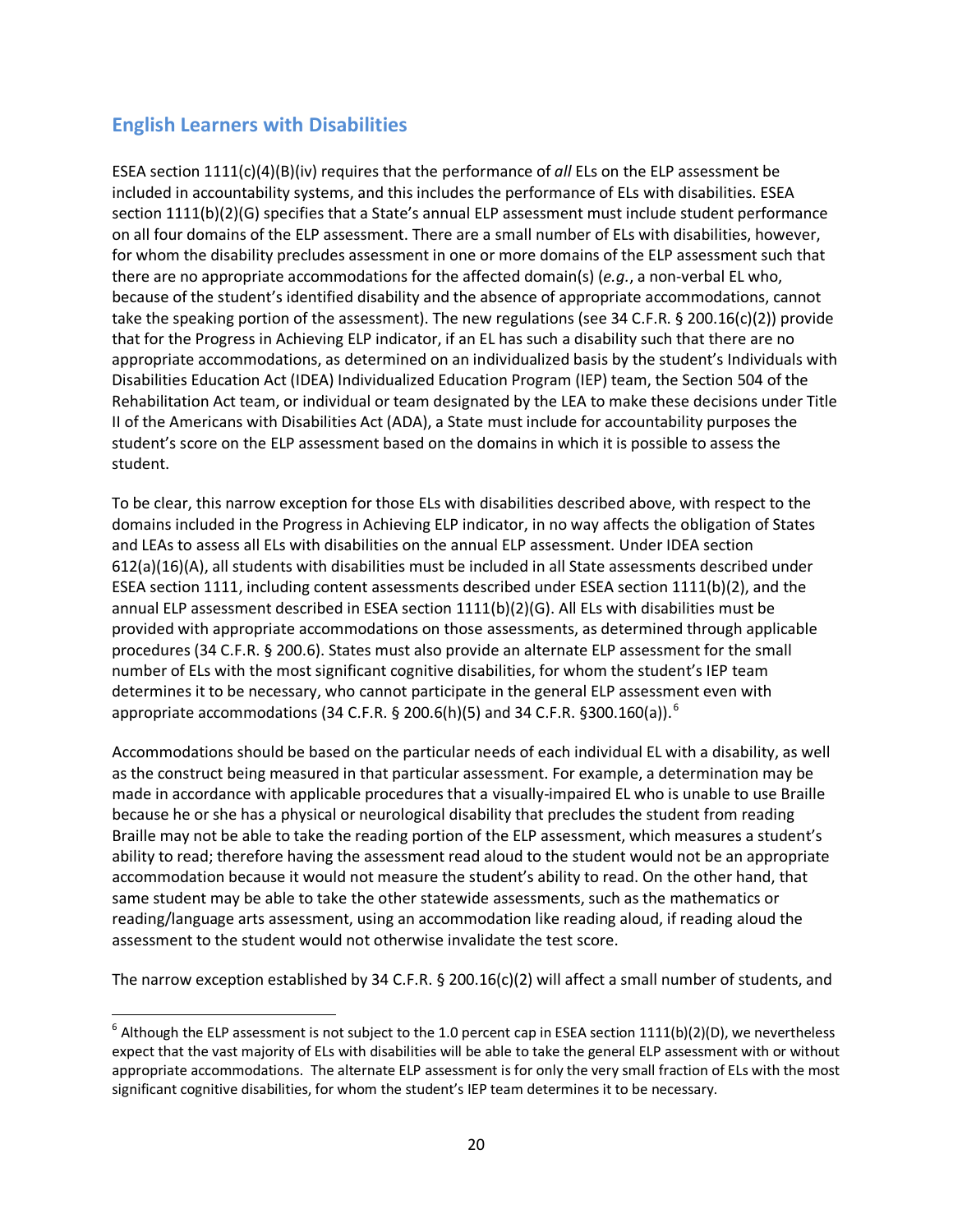the applicability of the exception must be decided on an individualized basis. A State may not adopt categorical rules for excluding ELs with certain disabilities from being assessed in certain domains of the ELP assessment. Rather, just as a student's IEP team, 504 team, or individual or team designated by the LEA to make these decisions under Title II of the ADA makes the decision, on an individualized basis, about whether a student needs assessment accommodations, and if so, which accommodations would be appropriate for the student to use on the particular assessment, the same process must be used to determine on an individualized basis whether the exception established by 34 C.F.R. § 200.16(c)(2) applies to a student in taking the annual ELP assessment. A State may also develop guidelines or professional development opportunities to support IEP teams, 504 teams, or other individuals or teams designated by the LEA to make these decisions under Title II of the ADA, in making these decisions.

The Department recognizes that most States use some combination or composite of domain scores to measure performance on the ELP assessment, and that there are a number of important technical issues related to how States develop and analyze individual test items, and combine, average, and weight scores across the ELP assessment — whether they use individual domain scores or a composite score. For the small subset of ELs with disabilities who cannot be assessed in all four domains, States should develop a set of parameters and procedures to obtain a composite score based on performance in the remaining domains of the ELP assessment. For example, if a State typically evenly weights the domains of the ELP assessment to obtain a composite score, then it would develop procedures to obtain an alternate composite score for a nonverbal EL who cannot participate in the speaking portion of the assessment and would only receive scores on the reading, writing, and listening portions. In developing these parameters and procedures, States should consider validity, reliability, and comparability of the scores and account for the individual domains so that the resulting composite weighting meaningfully measures a student's overall proficiency in English (*i.e.*, provides a valid and reliable measure of ELP).

We strongly encourage States to examine relevant research and data and consult with experts and stakeholders to ensure that, for the small subset of ELs with disabilities who are not assessed on all four domains, the ELP composite scores validly and reliably demonstrate student growth and proficiency in the English language. States that are members of ELP assessment consortia should consult with the technical experts from their respective consortia. Please see the resources list at the end of this document for a list of relevant readings a State could use to inform its procedures for creating composite scores for these ELP results.

#### <span id="page-20-0"></span>**Recently Arrived English Learners**

The ESEA includes new flexibility for States regarding the inclusion of recently arrived ELs' scores on the reading/language arts and mathematics assessments used in a State's accountability system. Recently arrived ELs are defined by the statute as ELs who have been enrolled in schools in the U.S. or the District of Columbia (not including Puerto Rico and the outlying areas) for less than 12 months (ESEA sections 1111(b)(3)(A) and 8101(48)). The definition of a recently arrived EL does not necessarily require that a student be enrolled in U.S. schools for 12 consecutive months; a State may count cumulative months. This means that if an EL leaves the U.S. after six months in a U.S. school, then returns again the following school year, the first six months would be counted towards that student's 12 months of time in school.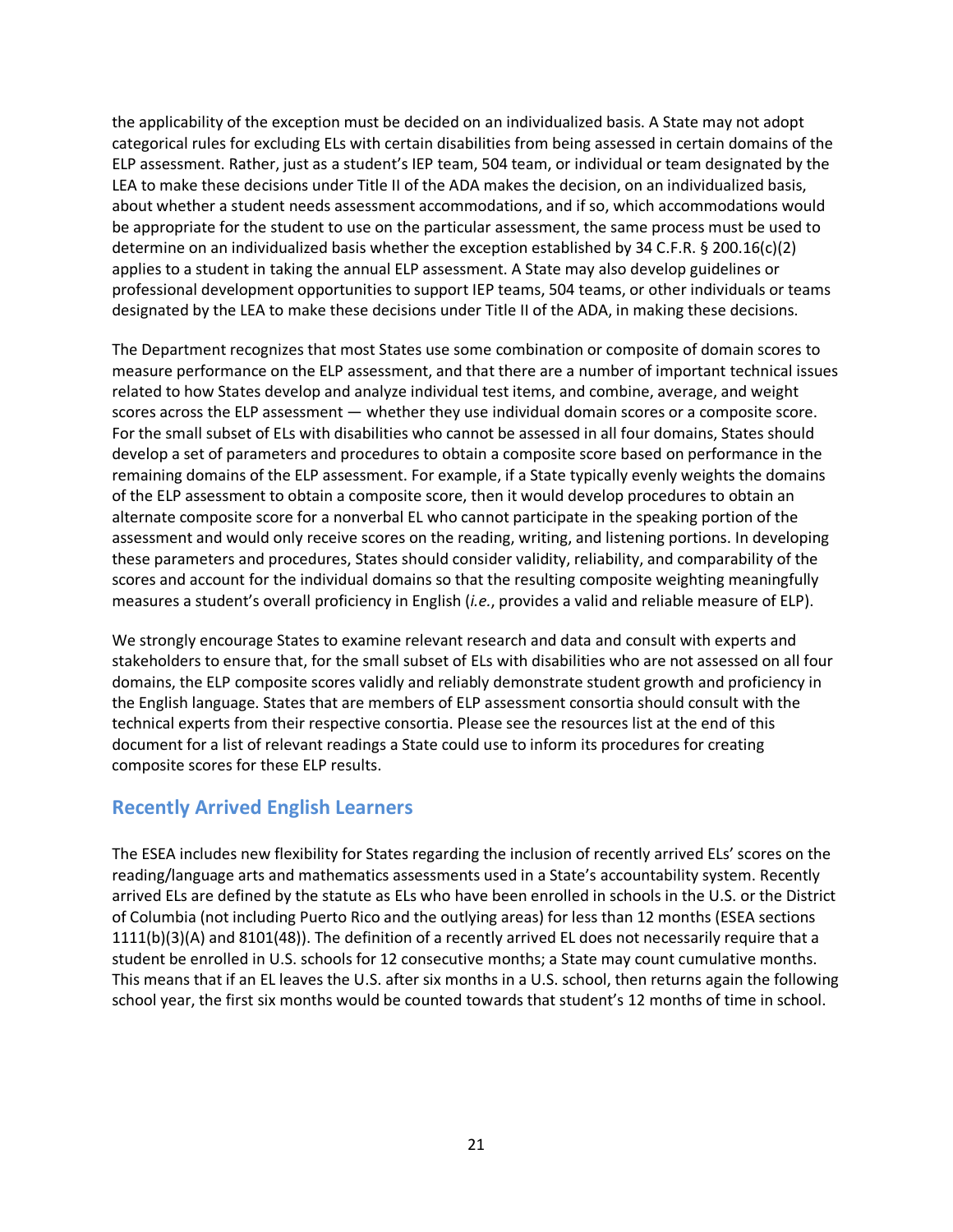Only months in which school is in session should count toward the 12 months (*e.g.*, not summer vacation months).<sup>[7](#page-21-1)</sup>

The statute and regulations explain the two statutory exceptions for including the assessment results of recently arrived ELs in a State's accountability system (ESEA section 1111(b)(3)(A); 34 C.F.R. § 200.16(c)(3)). The regulations provide further clarity by explaining three options for including recently arrived ELs in the accountability system, based on those statutory exceptions. (34 C.F.R. § 200.16(c)(3), (4)). These exceptions and options are explained below.

#### <span id="page-21-0"></span>**Exceptions to Including Assessment Results of Recently Arrived ELs in Accountability Systems**

**Exception A** (ESEA section 1111(b)(3)(A)(i); 34 C.F.R. § 200.16(c)(3)(i)): A State may--

- a. Exempt a recently arrived EL from one administration of the reading/language arts assessment required under ESEA section 1111(b)(2)(A);
- b. Exclude a recently arrived EL's results on the mathematics and ELP assessment<sup>[8](#page-21-2)</sup> for accountability purposes (the Academic Achievement indicator and the Progress in Achieving ELP indicator) in the first year of the student's enrollment in schools in the U.S.; and
- c. Include the results on the reading/language arts, mathematics, and ELP assessment for accountability purposes (the Academic Achievement indicator and the Progress in Achieving ELP indicator) in the second year of enrollment and thereafter.

Under this option, in an EL's first year, the student is not exempted from taking the statewide mathematics and science assessments, or the ELP assessment. (ESEA section 1111(b)(2)(B), (b)(2)(G), and  $(b)(3)(A)$ ).

Exception B (ESEA section 1111(b)(3)(A)(ii); 34 C.F.R. § 200.16(c)(3)(ii)): A State may--

- a. Assess and report a recently arrived EL's results on the reading/language arts and mathematics assessments, but exclude those results for accountability purposes (the Academic Achievement indicator) in the student's first year of enrollment in schools in the U.S.;
- b. Include a measure of such student's growth on the reading/language arts and mathematics assessments for accountability purposes in the second year of a recently

<span id="page-21-1"></span> $<sup>7</sup>$  Thus, in applying the exception described below in which recently arrived ELs may be exempted from the</sup> reading/language arts assessment in their first year, if a student enters and leaves the U.S. so that a State might administer annual assessments multiple times before that EL has attended a full 12 months of school in the U.S., a State may only exempt a recently arrived EL from *one, and only one,* administration of the State's reading/language arts assessment during the period of time such a student has not attended schools in the U.S. for

<span id="page-21-2"></span>a full 12 months (ESEA section 1111(b)(3)(A)).<br><sup>8</sup> Under this exception, there will be no reading/language arts results in a student's first year in the U.S, because that student would be exempt from taking that assessment.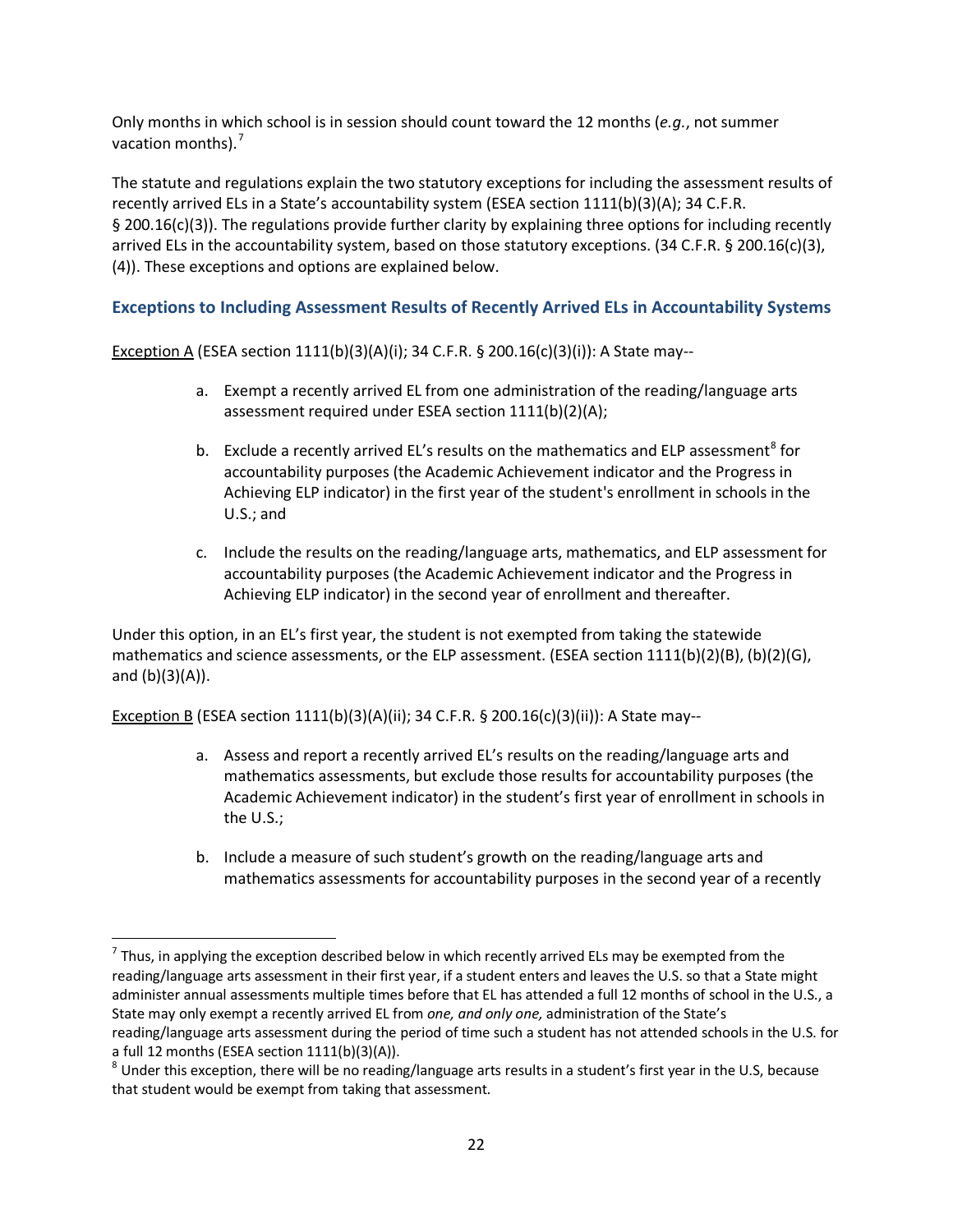arrived EL's enrollment in schools in the U.S., by including the growth measure in either the Academic Progress indicator or the Academic Achievement indicator; and

c. Include a measure of such student's proficiency on the reading/language arts and mathematics assessments for accountability purposes (the Academic Achievement indicator) in the third and each succeeding year of a recently arrived EL's enrollment. In the third and each succeeding year, a State may also choose to continue measuring such student's growth on the reading/language arts and mathematics assessments for accountability purposes, if the State generally includes a measure of student growth for all students in one of its accountability indicators.

Figure 9 illustrates the two exceptions:

| Figure 9. Allowable Exceptions for Recently Arrived ELs                                                                                                                                        |                              |                           |                      |                           |                           |                           |                                 |                           |                           |                                 |
|------------------------------------------------------------------------------------------------------------------------------------------------------------------------------------------------|------------------------------|---------------------------|----------------------|---------------------------|---------------------------|---------------------------|---------------------------------|---------------------------|---------------------------|---------------------------------|
| <b>Exception A</b>                                                                                                                                                                             |                              |                           |                      |                           |                           |                           |                                 |                           |                           |                                 |
| <b>Use of</b><br><b>Assessment for</b><br><b>Recently Arrived</b><br>EL, by Year                                                                                                               | Year 1<br>R/LA               | Year 1<br>Math            | Year 1<br><b>ELP</b> | Year <sub>2</sub><br>R/LA |                           | Year <sub>2</sub><br>Math | Year <sub>2</sub><br><b>ELP</b> | Year <sub>3</sub><br>R/LA | Year <sub>3</sub><br>Math | Year <sub>3</sub><br><b>ELP</b> |
| <b>EL Takes</b><br><b>Assessment?</b>                                                                                                                                                          | <b>No</b>                    | Yes                       | <b>Yes</b>           | Yes                       |                           | Yes                       | Yes                             | Yes                       | Yes                       | <b>Yes</b>                      |
| <b>State Reports</b><br>Score?                                                                                                                                                                 |                              | Yes                       | Yes                  | <b>Yes</b>                |                           | Yes                       | Yes                             | <b>Yes</b>                | Yes                       | Yes                             |
| <b>States Includes in</b><br><b>Accountability</b><br>System?                                                                                                                                  | --                           | <b>No</b>                 | <b>No</b>            | <b>Yes</b>                |                           | <b>Yes</b>                | <b>Yes</b>                      | <b>Yes</b>                | Yes                       | <b>Yes</b>                      |
| <b>Exception B</b><br>(under exception B, the results of all ELs on the ELP assessment are included in the EL progress<br>indicator as they normally would be in the absence of an exception.) |                              |                           |                      |                           |                           |                           |                                 |                           |                           |                                 |
| <b>Use of</b><br><b>Assessment for</b><br><b>Recently</b><br><b>Arrived EL, by</b><br>Year                                                                                                     | Year<br>$\mathbf{1}$<br>R/LA | Year <sub>1</sub><br>Math | Year<br>1 ELP        | Year <sub>2</sub><br>R/LA | Year <sub>2</sub><br>Math | Year<br>2 ELP             |                                 | Year <sub>3</sub><br>R/LA | Year <sub>3</sub><br>Math | Year<br>3 ELP                   |
| <b>EL Takes</b><br><b>Assessment?</b>                                                                                                                                                          | Yes                          | <b>Yes</b>                | Yes                  | Yes                       | <b>Yes</b>                | Yes                       |                                 | <b>Yes</b>                | Yes                       | <b>Yes</b>                      |
| <b>State Reports</b><br>Score?                                                                                                                                                                 | Yes                          | Yes                       | Yes                  | Yes                       | Yes                       | Yes                       |                                 | Yes                       | Yes                       | Yes                             |
| <b>States Includes</b><br><b>in</b><br><b>Accountability</b><br>System?                                                                                                                        | <b>No</b>                    | <b>No</b>                 | Yes                  | Growth                    | Growth                    | <b>Yes</b>                |                                 | Proficiency               | Proficiency               | Yes                             |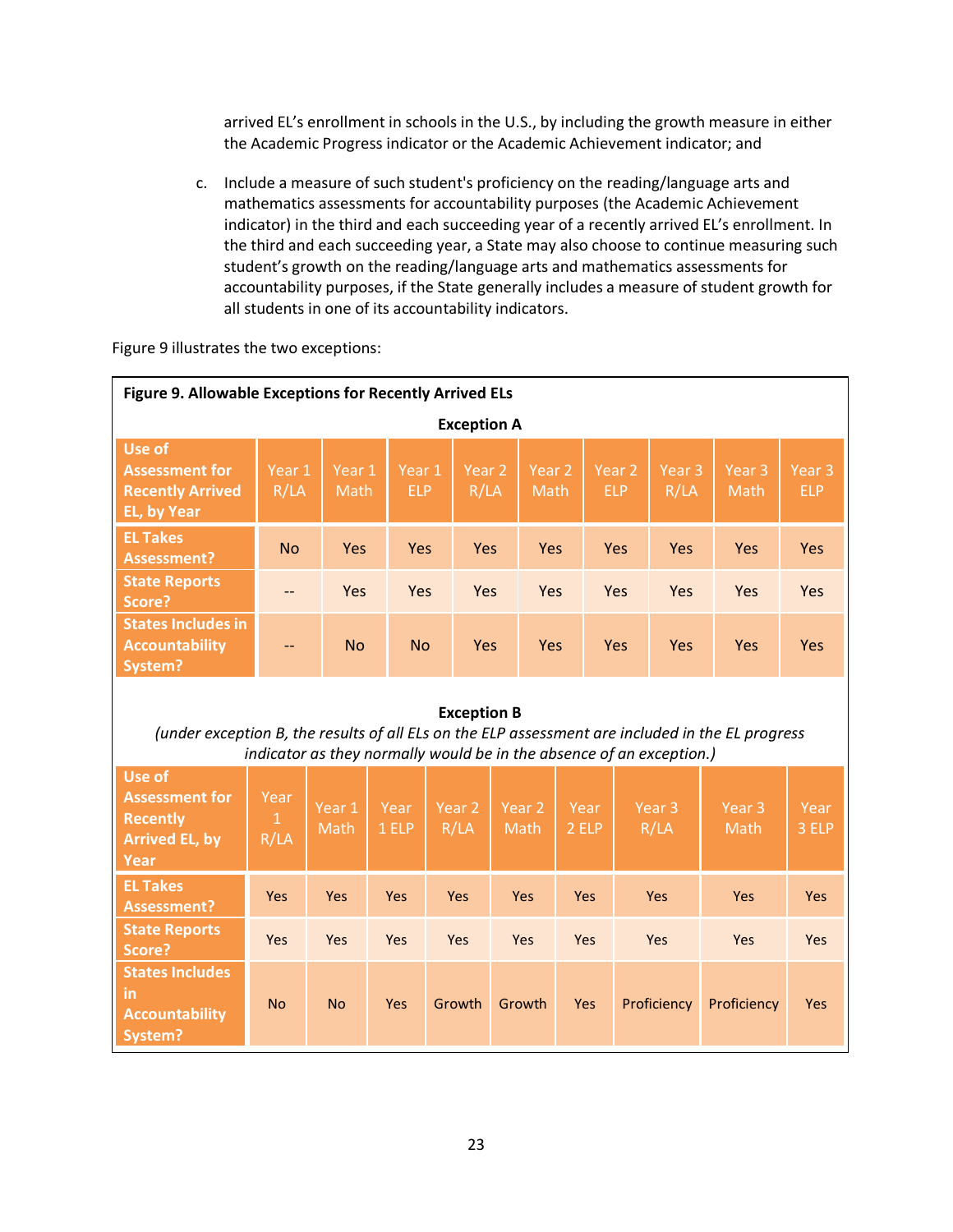#### <span id="page-23-0"></span>**State Options for Including Assessment Results of Recently Arrived ELs in Accountability Systems**

A State has three options for including recently arrived ELs in accountability:

**Option 1:** A State may choose not to exercise either of the exceptions described above. Instead, such a State would include the assessment results of a recently arrived EL in its accountability system immediately upon a student's enrollment in a U.S. school in the same manner as it includes all other students. This means that the student takes all required assessments in applicable grades (reading/language arts, mathematics, science, and ELP) and the student's scores on the assessments are counted in the accountability system in the same manner as for all other students (ESEA 1111(b)(2)(B), (b)(2)(G), 34 C.F.R. § 200.16(c)(3)).

**Option 2**: A State may choose one of the two exceptions (A or B above) and apply that exception to all recently arrived ELs uniformly across the State (34 C.F.R. § 200.16(c)(4)(i)(A)).

**Option 3:** A State may choose to create a uniform statewide procedure for determining which exception (A or B above), if any, is appropriate for each category of recently arrived ELs that must take into account a student's initial ELP level and may take into account one or more of the following studentlevel characteristics:

- Grade level;
- Age;
- Native language proficiency level; and
- Limited or interrupted formal education, if any.  $9(34 \text{ C.F.R. } \frac{6}{5} \cdot 200.16 \text{ (c)}(4) \text{ (i)}(B))$  $9(34 \text{ C.F.R. } \frac{6}{5} \cdot 200.16 \text{ (c)}(4) \text{ (i)}(B))$ .

A graphic depicting the three options for including recently arrived ELs in a State's accountability system is shown below (Figure 10).

<span id="page-23-1"></span><sup>&</sup>lt;sup>9</sup> Note that under the regulations (34 C.F.R. § 200.16(c)(4)(i)(B)), only the characteristics in § 200.13(c)(2)(i)(B)-(E) may be considered, which do not include "time in LIEP," which is in § 200.13(c)(2)(i)(A), because all recently arrived ELs have basically the same amount of time in an LIEP, which is almost zero.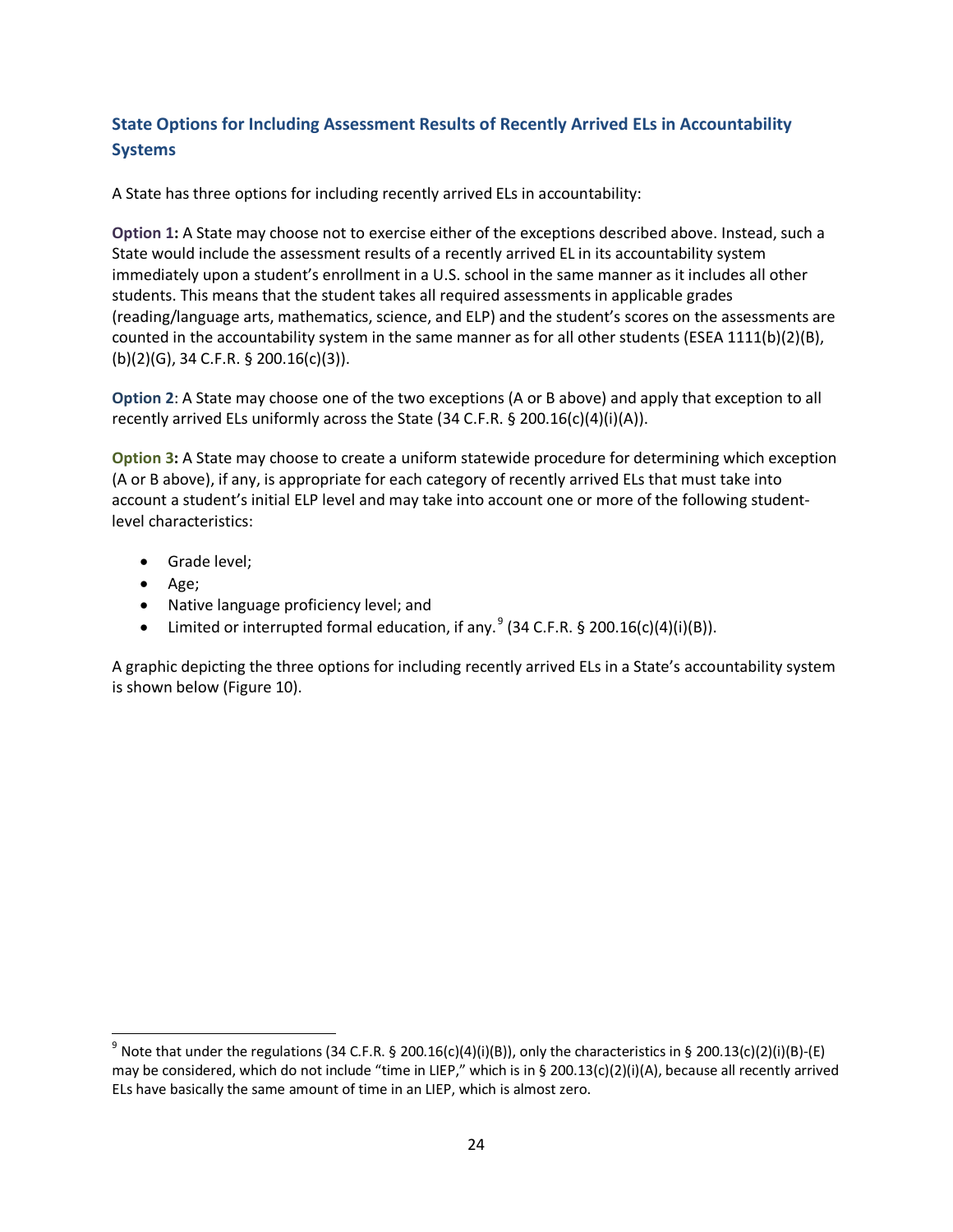

#### **Figure 10. Three Options for Including Recently Arrived ELs in a State's Accountability System**

If a State elects to use option 2, it may select only one of the exceptions (A or B shown in Figure 9) for all of its recently arrived ELs. If a State elects to use option 3, it must develop and consistently implement a uniform statewide procedure for all recently arrived ELs that, in determining whether an exception applies for a group of recently arrived ELs, must consider a student's ELP level and may consider one or more of the following student-level characteristics: grade level, age, native language proficiency level, and limited or interrupted formal education (34 C.F.R. § 200.16(c)(4)(i)(B)). Under option 3, a State's uniform procedure must ensure that recently arrived ELs with the same initial ELP level (and any of the other allowable characteristics a State may choose) are included within the accountability system in the same manner (§ 200.16(c)(4)(i)(B)). Figure 11 shows one possible State example of a uniform procedure.

| Figure 11. Example State Uniform Procedure for Recently Arrived ELs Using Option 3 |  |  |  |  |  |
|------------------------------------------------------------------------------------|--|--|--|--|--|
| <b>Accountability Approach</b>                                                     |  |  |  |  |  |
| <b>Exception A</b>                                                                 |  |  |  |  |  |
| <b>Exception B</b>                                                                 |  |  |  |  |  |
| Neither exception; include in the same manner as<br>all other students             |  |  |  |  |  |
|                                                                                    |  |  |  |  |  |

A uniform procedure is necessary in a State selecting option 3 in order to ensure consistency in the State's approach to including recently arrived ELs statewide across LEAs, both for reporting and data analysis purposes, for fairness in school accountability across LEAs, and to avoid negative effects on individual ELs who move from one district to another. Therefore, it is not a uniform procedure if a State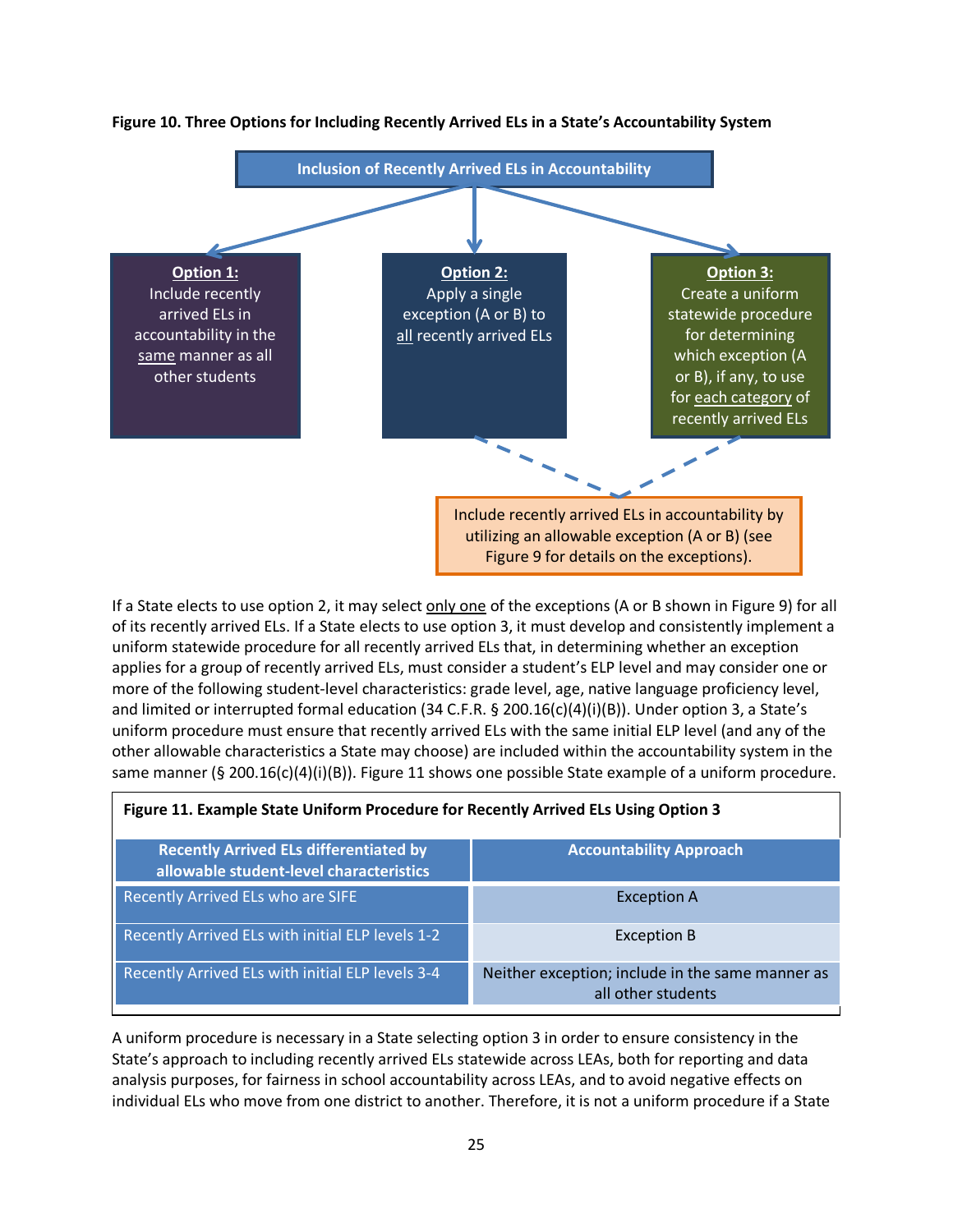provides the discretion to LEAs or schools as to whether an exception is appropriate. It is also important for States to ensure that LEAs understand that all recently arrived ELs must take the annual ELP assessment when that assessment is given, regardless of how recently an EL arrived in the U.S.; there is no exception to the statutory requirement that ELs must be assessed with the annual ELP assessment.



#### <span id="page-25-0"></span>**Former English Learners**

Under ESEA section 1111(b)(3)(B), a State may include the reading/language arts and mathematics assessment results for former ELs for up to four years in the EL subgroup for purposes of calculating any of the indicators used in a State's system of annual meaningful differentiation of schools that are based on data from such assessments (*e.g.,* Academic Achievement and Academic Progress, if a State chooses to use a measure of student growth based on the statewide assessments). Students whose scores can be included are those students who were "previously identified as ELs" (ESEA section 1111(b)(3)(B)), have reached the proficient level on the State ELP assessment, and have exited EL status, consistent with the statewide EL exit procedures (34 C.F.R. § 200.16(c)(1)). This enables schools to receive "credit" in accountability determinations for ELs who have attained ELP. The EL subgroup, by its nature, is unique as compared to other ESEA subgroups since success is defined by exiting the subgroup, and this flexibility is intended to reward schools for such success.

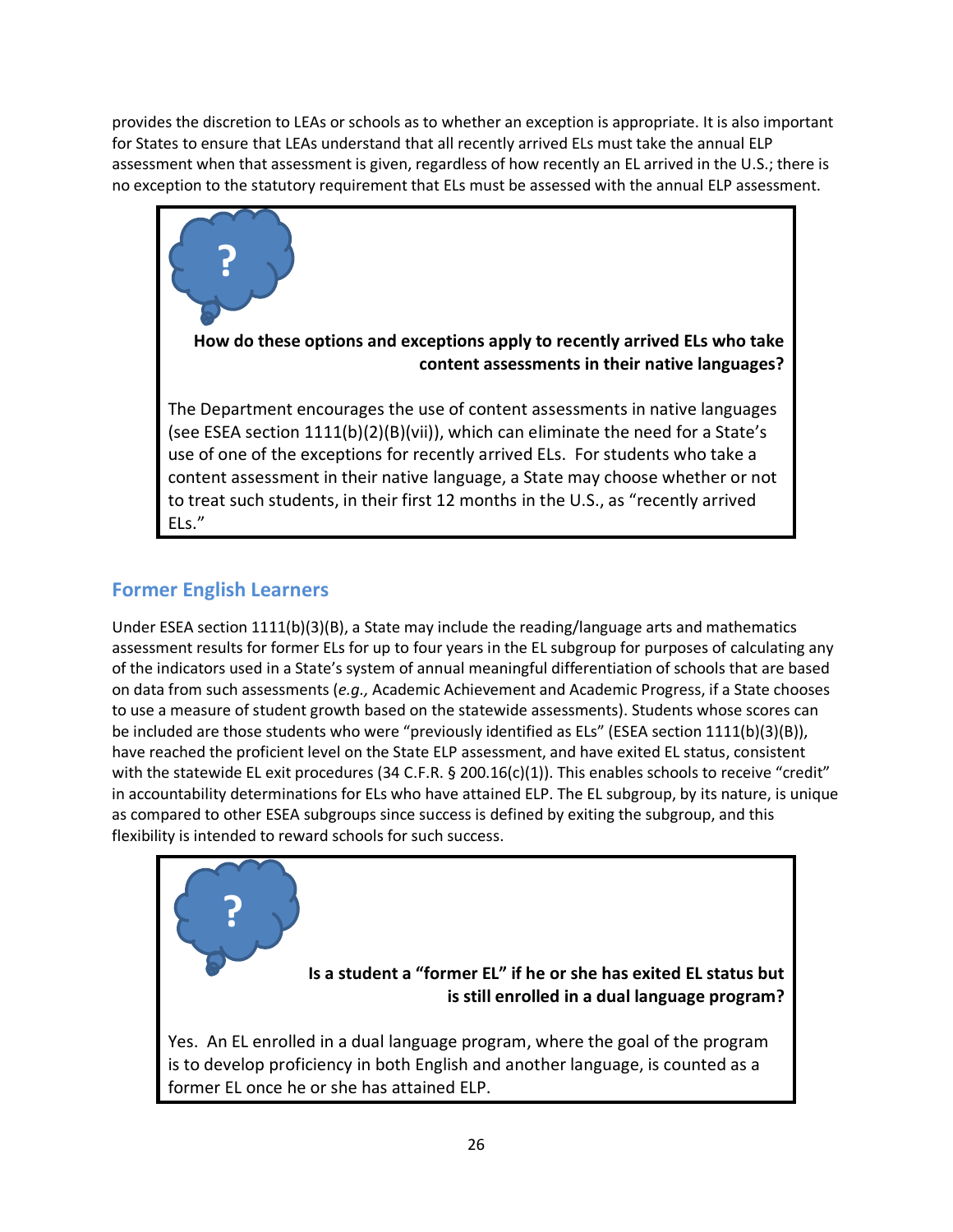There are several limitations on how a State may include these former ELs in the EL subgroup. First, the treatment of former ELs for accountability purposes must be uniform and statewide. A State must use a uniform statewide procedure to determine which former ELs are included in the EL subgroup and for how long, and include this procedure in its State plan; States may not give schools the option of including the scores of former ELs in the EL subgroup for State accountability determinations, or for determining the length of time that they may be included (34 C.F.R. §§ 200.16(c)(1), 299.17(b)(3)(ii)). In other words, within a State, one school may not include former ELs for three years after they exit from the EL subgroup, while another school includes former ELs for four years after they exit from the EL subgroup.

Second, assessment results from former ELs may be included in a State's accountability system in the indicators that use data from content assessments in reading/language arts and mathematics (*e.g.*, the State's Academic Achievement indicator or Academic Progress indicator, if the State chooses to measure student growth on the assessments in that indicator) (34 C.F.R. § 200.16(c)(1)), but may not be included for any other purpose including, for example, calculating participation rate for the EL subgroup at the school level (34 C.F.R. § 200.16(d)).<sup>[10](#page-26-0)</sup>

Third, former ELs must be included in determining whether the EL subgroup meets the State's n-size in a particular school if a State chooses to include the results of former ELs in an indicator (34 C.F.R. § 200.16(c)(1)(ii)). For example, if a State's n-size is 20 students, and an elementary school has 10 current ELs and 10 former ELs enrolled in grades 3-5, the school meets the State's minimum n-size for accountability purposes. Furthermore, data may be combined across grades and for up to three years (34 C.F.R. § 200.20(a)). For example, in a State with a minimum n-size of 30 students that includes former ELs for purposes of the Academic Achievement indicator, if a middle school has five former ELs enrolled in 6th grade, eight current ELs in 7th grade, and 10 current ELs and 10 former ELs in 8th grade, the school's data could be combined for the Academic Achievement indicator across 6th through 8th grades to yield 33 students, which meets the State's minimum n-size for accountability purposes.

Please note that this provision does not establish a definition of "former ELs" for any purpose other than the accountability system established under the ESSA. For additional information on the civil rights obligations to monitor and evaluate the performance of former ELs, see the Dear Colleague Letter: ["English Learner Students and Limited English Proficient Parents,"](http://www2.ed.gov/about/offices/list/ocr/letters/colleague-el-201501.pdf) issued by the Departments of Justice and Education (1/7/15).

Regardless of whether a State decides to include State assessment results of former ELs in the EL subgroup within indicators that are based on those data, all States **must** include some former ELs for purposes of reporting the adjusted cohort graduation rate – and as a result, these former ELs should also be included in the Graduation Rate indicator for each high school. Specifically, a student who was identified as an EL at any time during the cohort period (*i.e.*, at any point during high school) must be included in the EL subgroup when States report adjusted cohort graduation rates (34 C.F.R. § 200.34(e)(2)). A student who exits EL status in middle school, however, would not be included in any graduation rate calculations that are disaggregated for the EL subgroup.

<span id="page-26-0"></span> <sup>10</sup> See Section E in "*[Accountability Under Title I, Part A of the ESEA: Frequently Asked Questions.](http://www2.ed.gov/programs/titleiparta/eseatitleiaccountabilityfaqs.docx)"*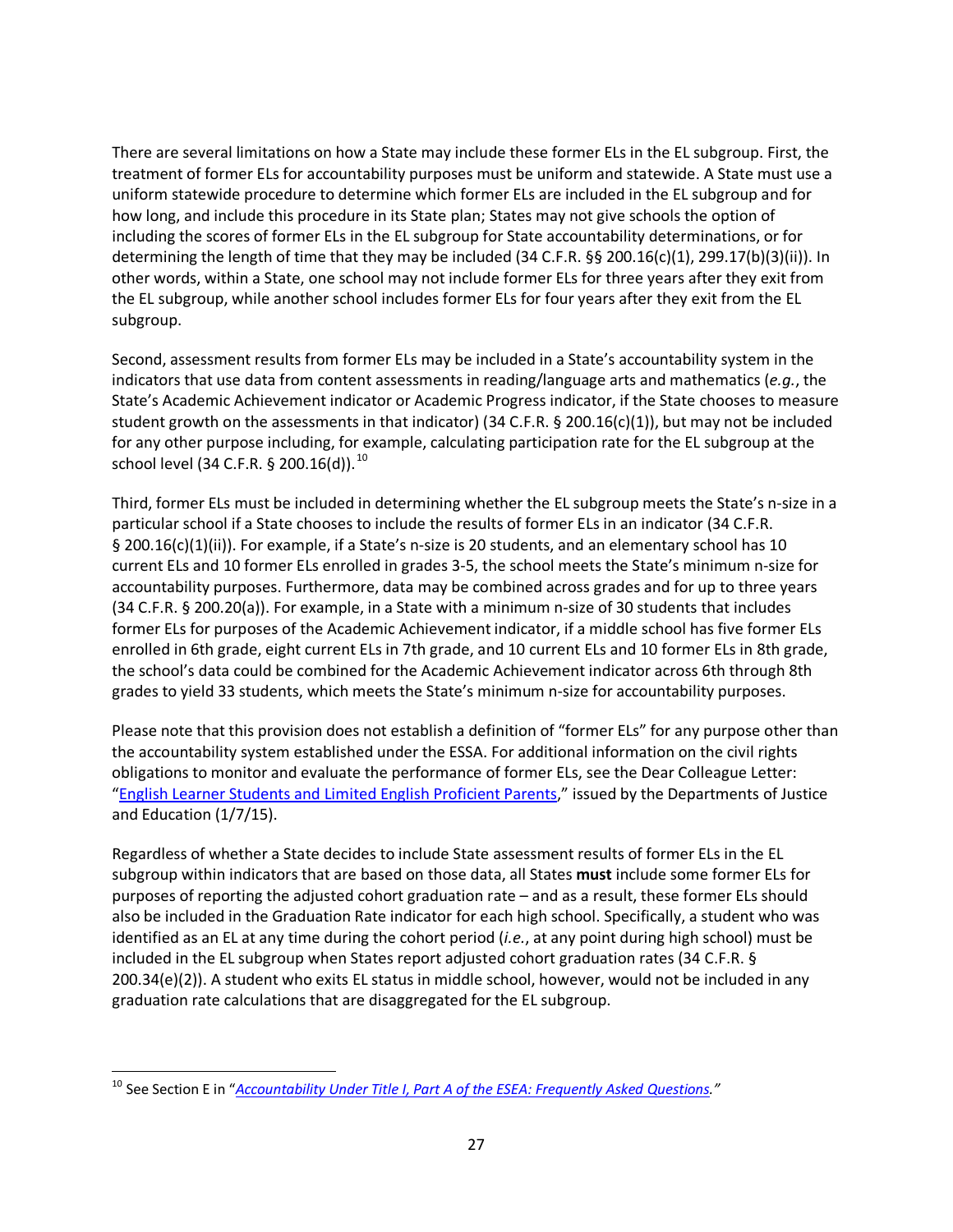#### <span id="page-27-0"></span>**Reporting Limitations for Former ELs**

The accountability provision for including former ELs in the EL subgroup for purposes of indicators based on State assessment results also does not permit a State to include former ELs for purposes of reporting information on State and LEA report cards, except as reflected in the performance on an indicator on which former EL performance was included (34 C.F.R. § 200.16(d)).<sup>[11](#page-27-1)</sup> For all other reporting purposes, the EL subgroup consists of only current ELs and does not include former ELs. In addition, note that Title III of the ESEA requires an LEA that receives Title III funds to report on the number and percentage of ELs meeting State academic standards for **each** of the four years after they are no longer receiving EL services (ESEA section 3[12](#page-27-2)1(a)(5)).<sup>12</sup> While the accountability provision leaves to the State the number of years, up to four, for including the assessment results of former ELs in the calculation of specified accountability indicators, the Title III reporting provision requires four years of data to be reported in all cases. Because of this Title III requirement, States are required to have data collection systems to follow students' progress in this manner.

Finally, if it wishes to do so, a State may establish and describe in its State plan its own additional subgroups of students that include former ELs, such as 'ever ELs' (students who have at any time been an EL, including former and current ELs), SIFE, or other subgroups of ELs (34 C.F.R. §§ 200.16(e), 299.17(b)(2)). States may find it useful to further disaggregate the EL subgroup in order to learn more about the performance of groups of students within this subgroup so as to use this information for instructional planning.

<span id="page-27-1"></span><sup>&</sup>lt;sup>11</sup> See also 34 C.F.R. § 200.34(e)(2) and "[High School Graduation Rate: Non-Regulatory Guidance](http://www2.ed.gov/policy/elsec/leg/essa/essagradrateguidance.pdf)" for additional information regarding this requirement and calculation of the four-year ACGR.for requirements about including former ELs in the EL subgroup for graduation rate reporting; unlike the optional accountability provisions related to former ELs, States must report adjusted cohort graduations rates for the EL subgroup including all students that were identified as an EL at any point during the cohort.<br><sup>12</sup> See "*English Learners and Title III of the Elementary and Secondary Education Act (ESEA), as amended by the* 

<span id="page-27-2"></span>*[Every Student Succeeds Act \(ESSA\)](http://www2.ed.gov/policy/elsec/leg/essa/essatitleiiiguidenglishlearners92016.pdf).*"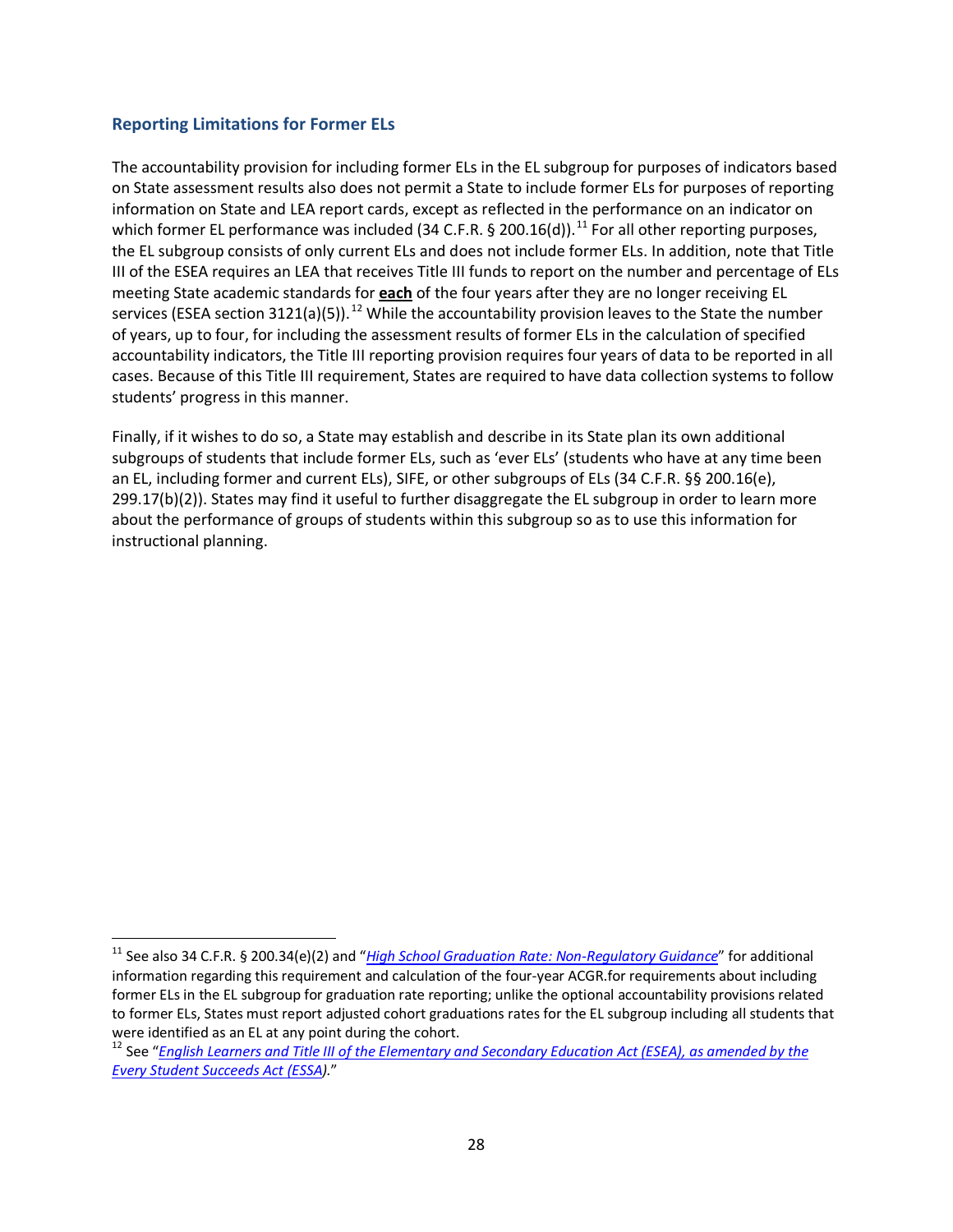#### <span id="page-28-0"></span>**Resources**

#### **Methodological Resource:**

**Cook, H. G. & Stewart, K. (June 2012). [Examining the Possible Creation of Alternate Composite Scores](https://www.wida.us/downloadLibrary.aspx)  [in a WIDA State: A Linear Regression Approach.](https://www.wida.us/downloadLibrary.aspx) (WIDA Research Report). Madison: Wisconsin Center for Educational Research.**

#### **Research on Time-to-Proficiency:**

#### **A. Initial English language proficiency, grade-level and time-to-proficiency**

#### **Haas, Huang, Tran, Yu (2016)**. **"***[The achievement progress of English learner students in Nevada"](http://ies.ed.gov/ncee/edlabs/regions/west/pdf/REL_2016154.pdf)* **Washington: U.S. Department of Education, Regional Educational Laboratory at WestEd.**

This study researched time-to-proficiency based on characteristics of initial grade level and English proficiency, as well as disability, for three cohorts of ELs (Kindergarten, 3rd Grade, and 6th Grade) in Clark County and Washoe County School Districts, Nevada. It found: 1) After six years, more than 90 percent of the English learner students overall scored at or above the required level as fluent-Englishproficient on the Nevada ELP test. 2) Higher-grade students had lower cumulative passing percentages compared to lower-grade students. 3) The largest differences in cumulative passing rates were associated with initial ELP level and eligibility for special education services. Students with initially higher English proficiency had higher cumulative reclassification rates. Students who were eligible for special education services were recommended for additional support to achieve reclassification.

#### **Haas, Huang, Tran, Yu (2016)** " *[The achievement progress of English learner students in Utah"](http://ies.ed.gov/ncee/edlabs/regions/west/pdf/REL_2016155.pdf)* **Washington: U.S. Department of Education, Regional Educational Lab at WestEd.**

This study researched three cohorts of ELs from Kindergarten, 3rd Grade, and 6th Grade in Utah. It found: 1) After six years, more than 90 percent of EL students scored at or above the required level of fluent-English-proficient on the Utah ELP test. 2) Higher-grade students had lower cumulative passing percentages on all three tests compared to lower-grade students. 3) The largest differences in cumulative passing rates were associated with initial ELP level and eligibility for special education services. EL students with initially higher English proficiency had higher cumulative reclassification rates. All EL students who were eligible for special education services were considered to need additional support to achieve reclassification.

#### **Motamedi, Jason, Singh, Malkeet, Thompson, Karen (2016)**. **[English learner student characteristics and](http://ies.ed.gov/ncee/edlabs/regions/northwest/pdf/REL_2016128.pdf)  [time to reclassification: An example from Washington State.](http://ies.ed.gov/ncee/edlabs/regions/northwest/pdf/REL_2016128.pdf) Washington: U. S. Department of Education, Regional Educational Lab at Education Northwest.**

This study researched cohorts of ELs who entered kindergarten in seven different Washington districts. It found: 1) Students who entered kindergarten as ELs took a median of 3.8 years to develop the English proficiency necessary to be reclassified. 2) ELs entering kindergarten with advanced English proficiency were more likely to be reclassified in their first eight years of school than those entering with basic or intermediate proficiency: those entering with advanced English proficiency took a median of 3.0 years to be reclassified, and those entering with basic or intermediate proficiency took a median of 4.4 years.

#### **Hakuta, K., Butler, Y. G., & Witt, D. (2000)**. **[How long does it take English learners to attain](http://escholarship.org/uc/item/13w7m06ghttp:/escholarship.org/uc/item/13w7m06g)  [proficiency?](http://escholarship.org/uc/item/13w7m06ghttp:/escholarship.org/uc/item/13w7m06g) Berkeley: University of California, Linguistic Minority Research Institute.**

This study analyzed two California districts known for having high-quality LIEPs. One district studied had 1,872 students in Grade 6 who had been in the district and classified EL since kindergarten; the other studied had a random sample of 122 students in grades 1, 3, and 5 from all students who had been in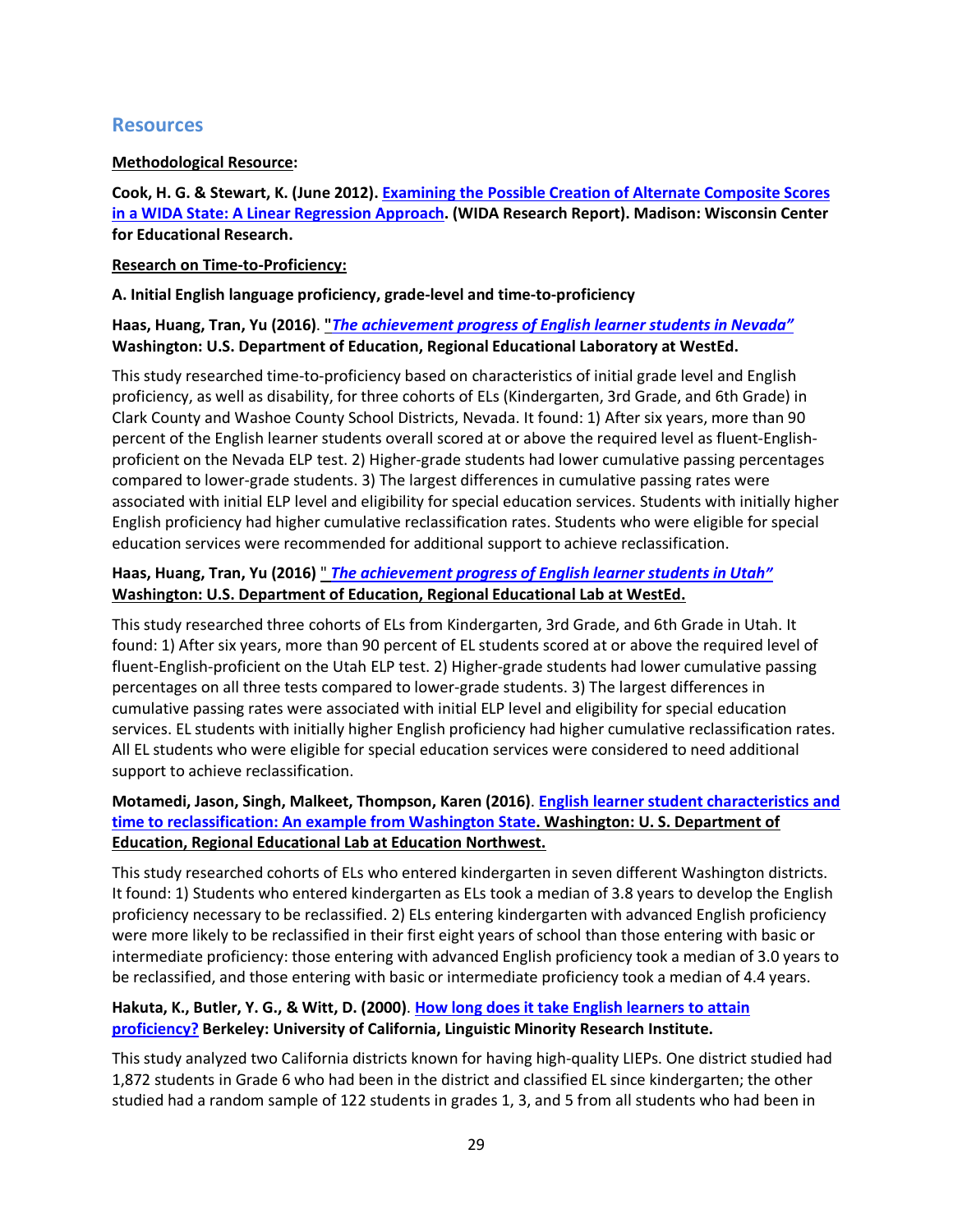the district and classified as EL since kindergarten. Attainment of oral English proficiency for over 90% of students was achieved after five full academic years in both districts, while academic English proficiency was attained after seven years.

#### **Kieffer, M., & Parker, C. (2016)**. **[Patterns of English Learner Student Reclassification in New York City](https://ies.ed.gov/ncee/edlabs/regions/northeast/pdf/REL_2017200.pdf)  [Public Schools.](https://ies.ed.gov/ncee/edlabs/regions/northeast/pdf/REL_2017200.pdf) Washington: U.S. Department of Education, Regional Educational Laboratory Northeast & Islands.**

This study examined longitudinal patterns to determine the median time to reclassification of EL students as former EL students, and the probability that a student becomes a long-term EL, in New York City Public Schools. After six years, 75 percent of all students who entered kindergarten as ELs were reclassified. The median time to reclassification for all students who entered kindergarten as ELs was four years. The median time to reclassification was about a year longer for ELs who entered New York City public schools in grade 6 or 7 rather than in kindergarten--ranging from three years for students entering in grade 2 to more than five years for students entering in grade 7.

#### **B. Age and Time-to-Proficiency**

#### **Conger, D. (2009). [Does Age of School Entry Affect How Quickly Students Can Learn English?](http://ac.els-cdn.com/S0049089X08000963/1-s2.0-S0049089X08000963-main.pdf?_tid=264df0a0-a900-11e6-a527-00000aab0f6c&acdnat=1478973059_3d026551655ef139c4be8d511dffc870)** *Social Science Research 38* **(2009) 383-396***.*

Using data on young ELs who enrolled in the New York City public school system, this study found approximately half of the students became proficient within three years after school entry, but younger students learned more quickly than older students. The report stated that the results lend support to the theory that older students face developmental barriers to learning new languages quickly.

#### **C. Native Language Proficiency and Achievement**

#### **García-Vázquez, E., Vázquez, L. A., López, I. C., & Ward, W. (1997)**. **["Language proficiency and](http://www.tandfonline.com/doi/pdf/10.1080/15235882.1997.10162712?needAccess=true)  [academic success: Relationships between proficiency in two languages and achievement among](http://www.tandfonline.com/doi/pdf/10.1080/15235882.1997.10162712?needAccess=true)  [Mexican-American students."](http://www.tandfonline.com/doi/pdf/10.1080/15235882.1997.10162712?needAccess=true) Bilingual Research Journal, 21(4), 334-347**.

This study indicated a positive significant relationship between level of Spanish literacy and standardized achievement in reading and written English. The study consisted of 291 randomly selected Mexican-American students in grades six through twelve, ranging in age from 12-18 years, with the majority 12- 15 years old. A positive correlation was found among Spanish literacy and reading and composite achievement, and English vocabulary subtest scores. The strongest significant correlations were found between Spanish written language and all standardized English-language achievement scores. While the study did not look at the relationship between Spanish proficiency and attainment of oral English language proficiency, or time-to-proficiency (it was based on performance at one point in time), it is suggestive of possible relationships between native language proficiency and faster time-to-proficiency in English; these require further research.

#### **D. Time in LIEPs and Time-to-Proficiency**

#### **Umansky, I. and Reardon, S. (2014). Reclassification** *Time* **[patterns among Latino English learner](http://aer.sagepub.com/content/51/5/879.full.pdf+html)  [students in bilingual, dual immersion, and English immersion classrooms.](http://aer.sagepub.com/content/51/5/879.full.pdf+html)** *American Education Research Journal, 2014,* **Vol 51 (5), 879-912.**

In a study of nine cohorts of Latino ELs, from 2000-12, 50% of students were reclassified after 6 years in an English immersion (EI) program and after 7 years in a dual immersion (DI) program (designed to increase students' ability in their native Spanish while also teaching English). Among students at the end of high school, the rate of reclassification was 68% for EI students and 75% for DI students. Thus, there